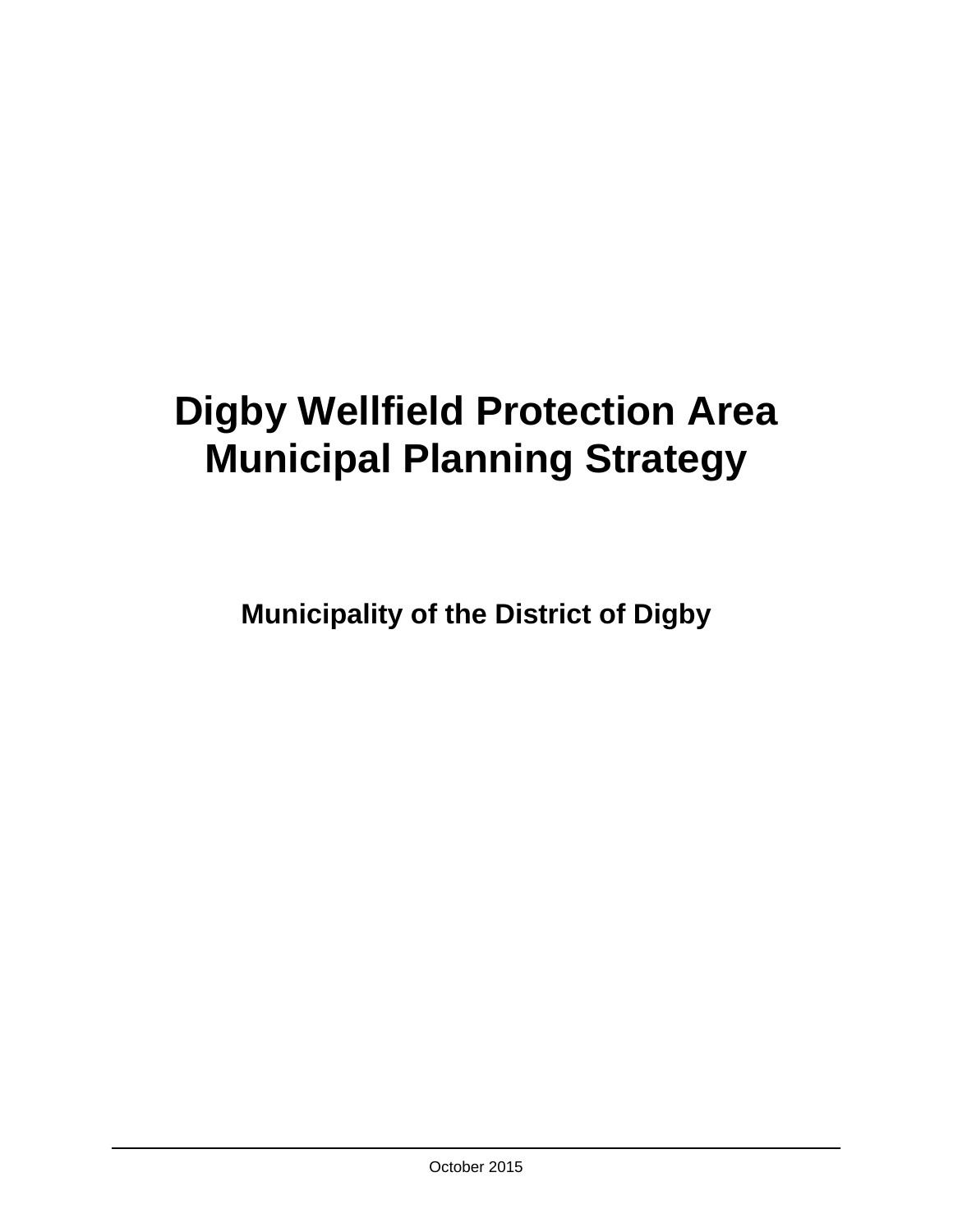## **Table of Contents**

| $\mathbf 1$ . | <b>Introduction</b>                                 | Page 1  |
|---------------|-----------------------------------------------------|---------|
|               | <b>Preamble</b>                                     |         |
|               | <b>About This Strategy</b>                          |         |
|               | <b>Background and the Planning Process</b>          |         |
|               | <b>Setting and Community Context</b>                |         |
| 2.            | <b>Land Use Strategies and</b>                      |         |
|               | <b>Development Control Issues</b>                   | Page 7  |
|               | <b>Zones</b>                                        |         |
|               | <b>Permitted Uses and Development Standards</b>     |         |
|               | <b>Municipal Services</b>                           |         |
|               | <b>Amendments to the Strategy and By-law</b>        |         |
| 3.            | <b>Land Use and Development Control Policies</b>    | Page 12 |
| 4.            | <b>Implementation and Administration Provisions</b> | Page 18 |
|               | Plan Area, Map 1                                    | Page 22 |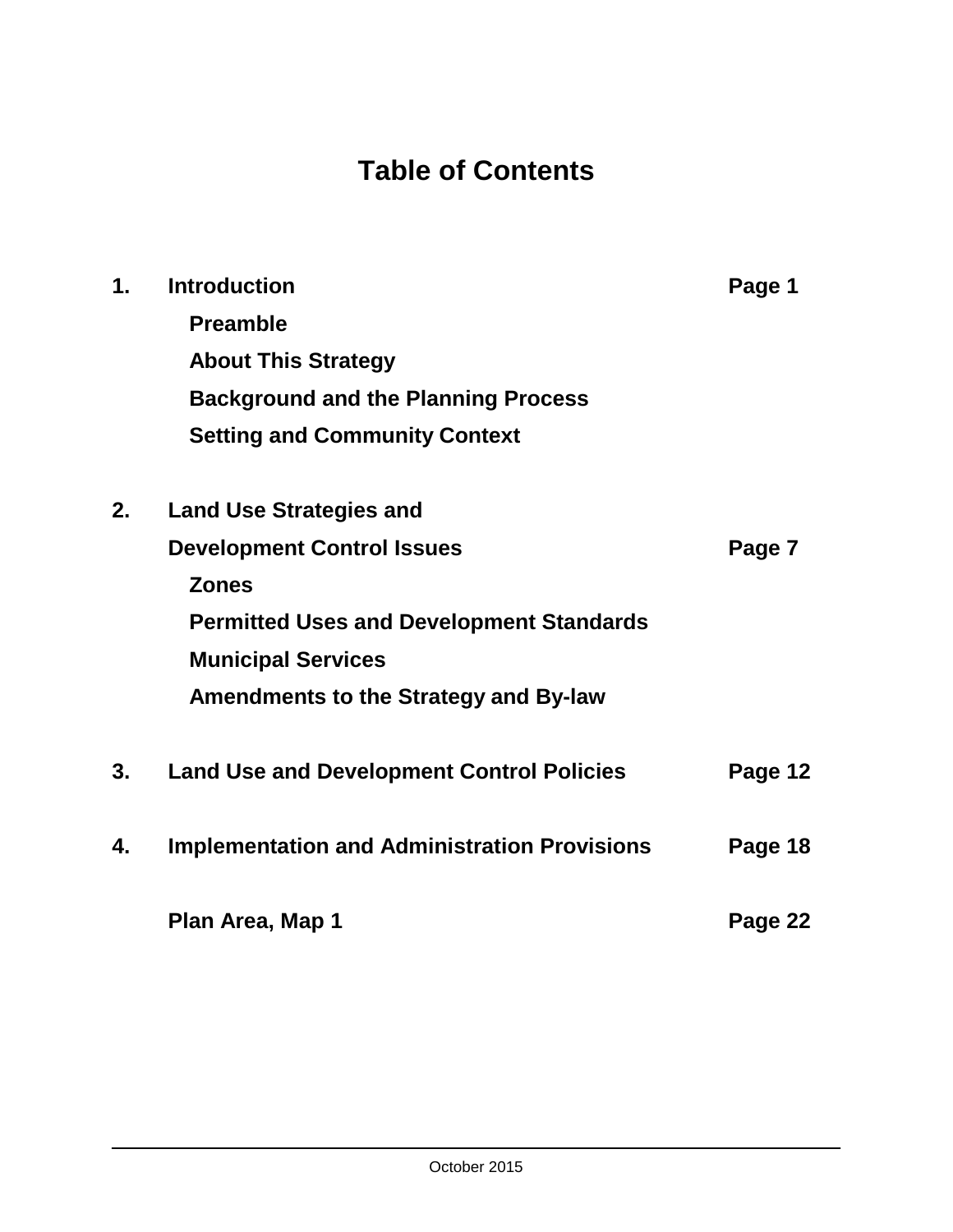## **Digby Wellfield Protection Area Municipal Planning Strategy**

#### **1. Introduction**

#### **1.1 Preamble**

The control of development and the use of land is primarily the responsibility of municipal government. The authority for this responsibility, and the means by which it is implemented and administered, is enabled through the Province of Nova Scotia's Municipal Government Act, SNS c. 18, 1998.

A Municipal Planning Strategy and Land Use By-law are the primary vehicles used by a municipal government to establish and implement a planning and development control regime, whether it be for a specific area or an entire municipality. In general the Municipal Planning Strategy details the policy context within which planning and development control guidelines are established. The Land Use By-law contains the specific development control provisions and requirements which translate policy into regulation.

The municipality is responsible for determining the scope and issues addressed within a Municipal Planning Strategy and Land Use By-law. A Strategy and By-law should reflect both the character of the area to which they apply, as well as reflect the specific development goals and aspirations of the area and/or community to which they apply.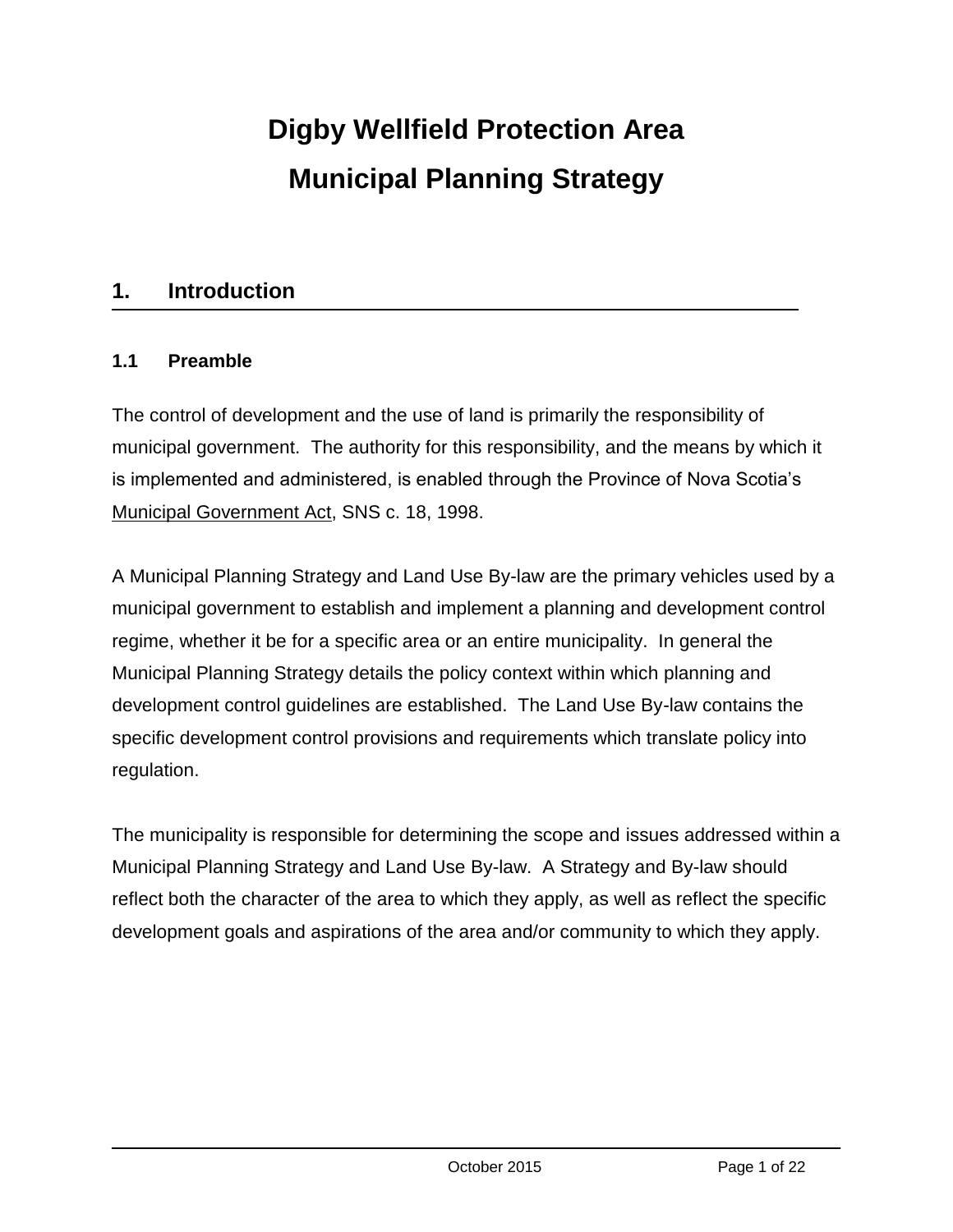#### **1.2 About This Strategy**

This document is the Municipal Planning Strategy for the Digby Wellfield Protection Area. The preparation of this Strategy and the accompanying Land Use By-law was a joint undertaking of the Municipality of the District of Digby and the Digby Water Commission.

The sole focus and goal of the Digby Wellfield Protection Area Municipal Planning Strategy and the Digby Wellfield Protection Area Land Use By-law, and the planning process which accompanied the preparation of these documents is:

### **To protect the quality of the water drawn from the Digby Wellfield Area through control of land use and development within the wellfield catchment and recharge area.**

This Strategy and accompanying Land Use By-law are second generation planning documents, the Municipality having adopted the first Digby Wellfield Protection Area MSP and LUB in 2002. The original documents served the community well and in initiating a review of the 2002 Strategy and By-law the intention of the Municipality was to continue and were appropriate strengthen both the approach to groundwater protection through land use control and update the documents to reflect new engineering assessments. A growing awareness within the Municipality of planning, development and land use related issues resulted in the adoption of planning documents for the Conway Area, for the Digby Municipal Airport lands and a municipal wide Strategy and By-law relating to wind turbine development . While this Strategy applies only to the delineated wellfield area, identified on Figure 1, provisions have been adopted within the Conway Area Municipal Planning Strategy and Land Use By-law as well as the Town of Digby's Municipal Planning Strategy and Land Use Bylaw which adopt similar principles relating to groundwater quality protection through land use control.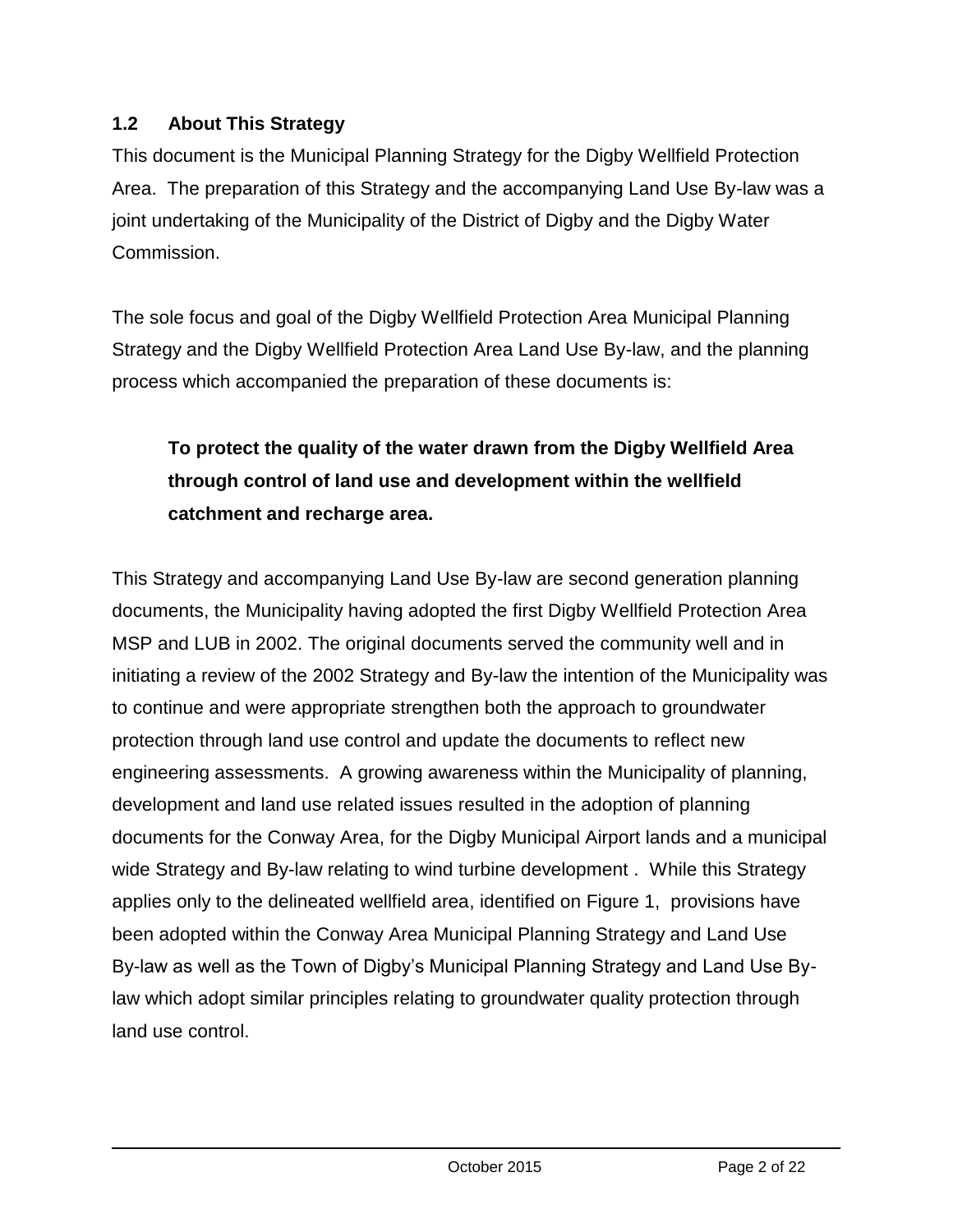This Strategy is a legal document. This Strategy expresses statements of intent and establishes policies of Municipal Council with respect to the control of land use and development within the designated Wellfield Protection Area. The accompanying Land Use By-law is the primary vehicle by which Council's policies are to be implemented. The development control provisions contained in the By-law are enabled through the Strategy. This Municipal Planning Strategy and accompanying Land Use By-law have been prepared pursuant to provisions of the Municipal Government Act.

#### **1.3 Background and the Planning Process**

The primary source of the Town of Digby's public water supply is a wellfield located within the adjacent Municipality. The Town does, from time to time, also utilize waters from VanTassel Lake to supplement the wellfield supply. Early in 2001, consulting engineers Hiltz and Seamone Co. Ltd. and consulting geoscientists W.G. Shaw and Associates Ltd. were commissioned by the Digby Water Commission to undertake a technical assessment of the Digby wellfield and prepare a Water Resource Management Plan for the wellfield area. The final report, Digby Wellfield Water Resources Management Plan, is dated July 12, 2001. The preparation of a Municipal Planning Strategy and Land Use By-law for the wellfield area was undertaken in an effort to provide land use and development control provisions which support and promote the recommendations of the Hiltz and Seamone report. The 2001 Hiltz and Seamone report was reviewed and updated in 2009 as the Digby Wellfield Source Water Protection Plan. The 2009 plan forms the technical basis for this current Strategy.

The Digby Wellfield Source Water Protection Plan delineates an area of land which, due to hydrologic processes and technical evaluation, is considered to be the lands which support the Digby wellfield. These lands have been determined to make up the Digby Wellfield Area (the "Area"). With the exception of a triangular area of land generally located in the vicinity of Conway Road/Pleasant Street/Highway 217, which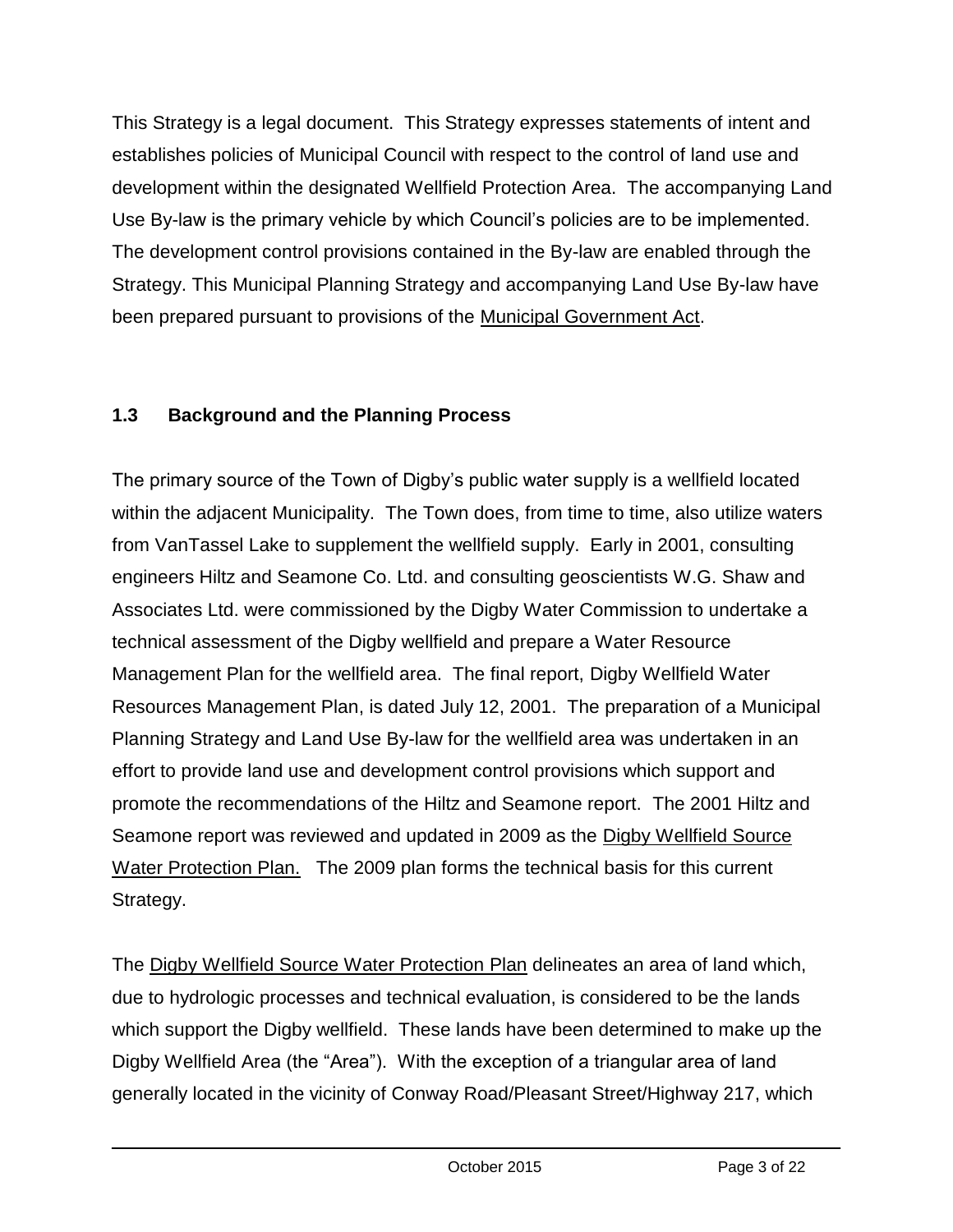has been included in the previously mentioned Conway Area planning initiative, the same area has been used for the municipal planning process. The Digby Wellfield Source Water Protection Plan provides information concerning the geology of the area, the hydrogeology of the local aquifer, water quality, aquifer recharge, water production and well flows and future well development. The Plan also provides a number of specific land use control recommendations directed at protection of the quality of the groundwater within the Wellfield Area. Assessing these land use recommendations in the context of the municipal planning environment was one of the primary responsibilities of the subsequent planning process.

This Strategy and accompanying By-law were prepared by the Municipality's Planning Advisory Committee with the assistance of representations of the Digby Water Commission as well as Municipal staff and planning consultants. The Committee reviewed the original 2002 Strategy and By-law and the technical information and recommendations contained in the Digby Wellfield Source Water Protection Plan, assessed existing land use and development trends, analyzed opportunities and constraints to the protection of water quality through land use control, oversaw the drafting of the Strategy and By-law and was responsible for collecting public input into the process. Public input was enabled and obtained through representatives on the Planning Advisory Committee, through formal public consultation and through Council's formal public hearing process.

This Strategy affirms the Municipality's commitment to protecting the Digby Wellfield Area and the water resource for the benefit of the broader community. The Strategy has been prepared in compliance with all relevant requirements of the Nova Scotia Environments regulations relating to public water supplies.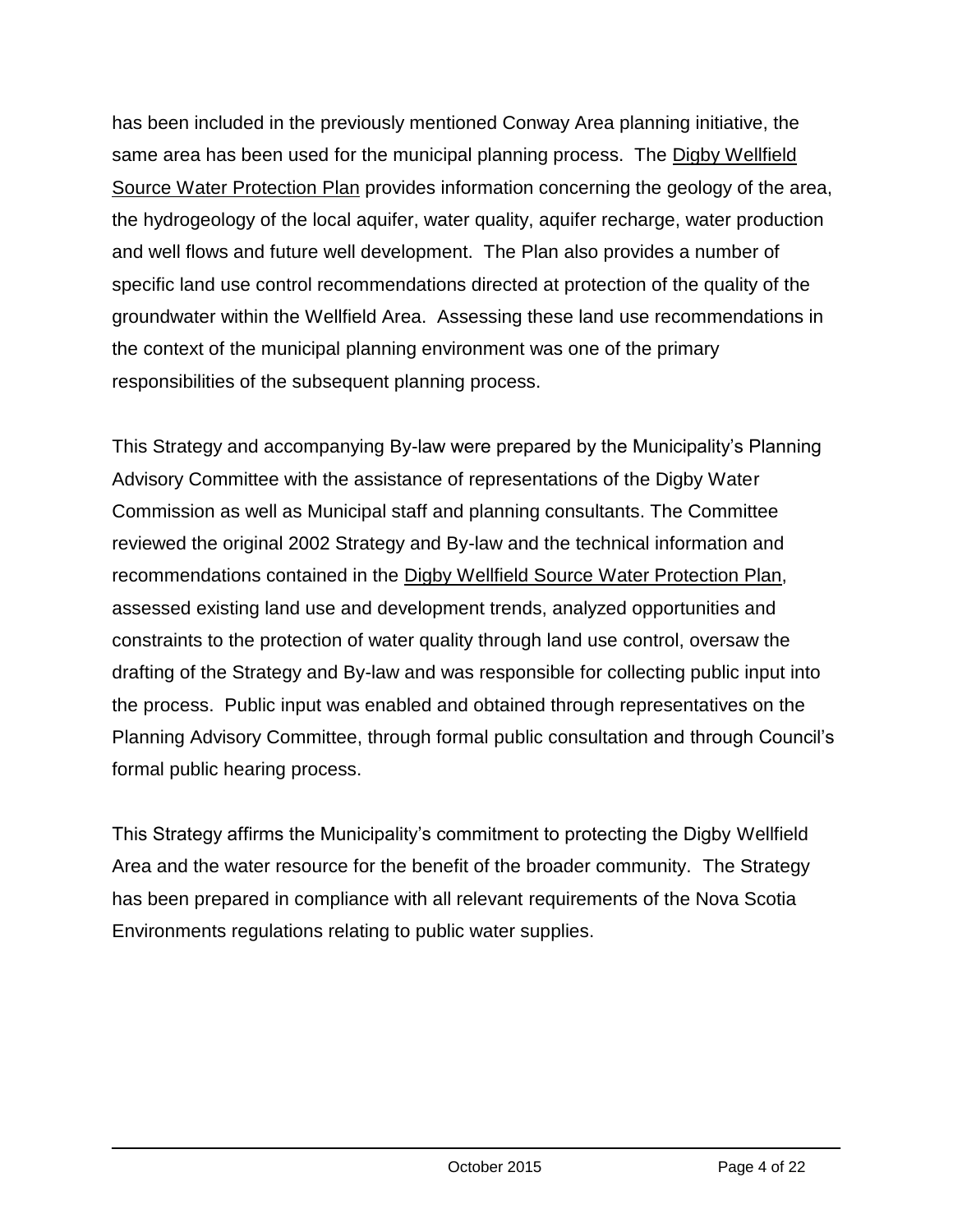#### **1.4 Setting and Community Context**

The Digby Wellfield Area is generally located to the west and north of the Town of Digby, as shown in Figure 1. The Area includes communities which have developed along Lighthouse Road, Mt. Pleasant Road, the Digby Neck Road (Highway 217), all of which surround and lead to the Town of Digby. The Area included within the planning study, and to which this Strategy and the accompanying By-law apply, contains approximately 16.7 square kilometers of land including the watershed of VanTassel Lake.





The Area is relatively sparsely developed, with very little active development occurring beyond that which fronts on primary roads. The undeveloped lands support a mixture of softwood trees, open fields and low/wet areas. The Wellfield Area is bisected by two seasonally intermittent watercourses, Handspiker Brook and Budds Brook.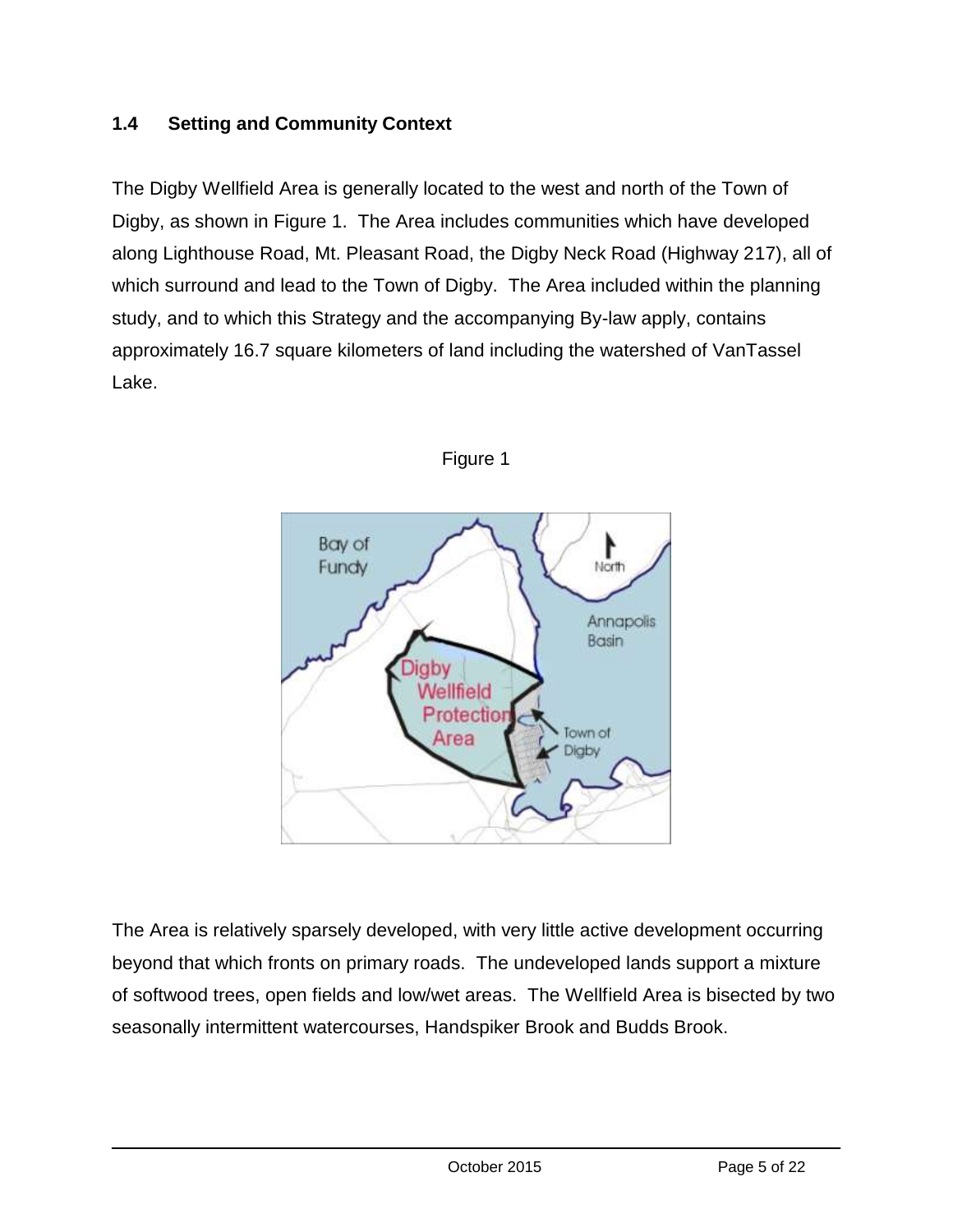The Area is bounded on the west by a high ridge which extends northeast to southwest parallel with Digby Neck, and is for the most part moderately flat with some undulation and drains from northeast to southwest. Soils within the Area are glacial till generally comprised of gravelly silt, sand and gravel and recent alluvium which overlie sandstone and mudstone bedrock from the Wolfville and Blomidon hydrogeologic units. The sandstone units are the primary source of the water within the aquifer. The existing development within the Area is characterized primarily by low-density residential construction, a majority of which is serviced with on-site septic systems and domestic wells. This ribbon-type development extends outward from the more built-up areas of the Town and generally diminishes as it gets further from the Town.

Development has taken place on a variety of small and large lot configurations and there has been a very modest amount of "planned" subdivision and construction of new public roads in the Area.

While development along Mt. Pleasant and Lighthouse Roads is primarily residential, development adjacent to that portion of the Digby Neck Road and Warwick Street included in the plan area is predominately non-residential containing a mixture of commercial, institutional and industrial uses. In the Mt. Pleasant Road area nonresidential uses include the Digby Pines golf course, active agriculture and pasture, a salvage yard and a church.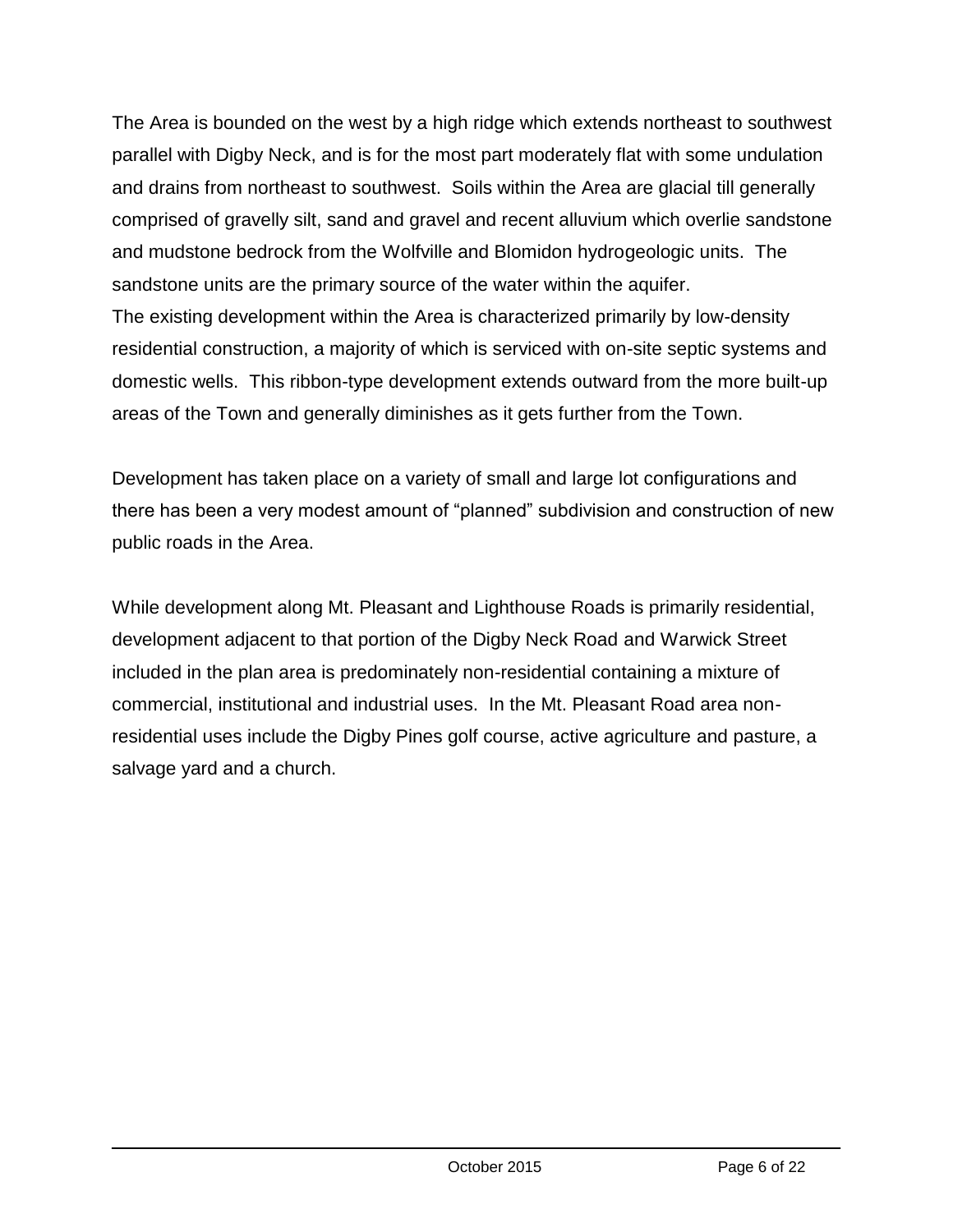There are really two land use issues which this Strategy addresses: the first deals with managing and mitigating the potential impacts on environmental quality from existing development within the Wellfield Area; and the second is controlling and limiting certain new development within the Wellfield Area to prevent potential future negative impacts on environmental quality. An underlying assumption of this Strategy and the 2009 Hiltz and Seamone Digby Wellfield Source Water Protection Plan is that uncontrolled development, certain land uses and poor management practices all pose a degree of risk to the quality of water within the Wellfield Area. This Strategy does however acknowledge, and to the extent possible accommodate, the traditional development and land use pattern found in the Area. It is understood that if the Strategy is to be successful it must balance the needs and wishes of the Area residents with the development control measures which support the goal of protecting the quality of the water in the Area.

This part of the Strategy briefly describes the issues which the Strategy policies address and describes some rationale and context for specific policy statements.

#### **2.1 Zones**

The 2009 Hiltz and Seamone Digby Wellfield Source Water Protection Plan identifies three (3) distinct "zones" for the purposes of providing a "buffer" between a well and a source of ground contamination. Radiating outward from the wellheads, these zones represent a physical distance from which a contaminant will take a prescribed amount of time (0 to 2 years, 2 to 5 years and 5 to 25 years) to travel through the soil and the water table before reaching the wellhead. The further away from the wellhead, the longer it will take to reach the well. These "zones" have been utilized as the basis for the delineation of the three (3) primary zones contained in the Land Use By-law: the Wellfield Protection Area Zone A (WFP-A), Wellfield Protection Area Zone B (WFP-B) and Wellfield Protection Area Zone C (WFP-C).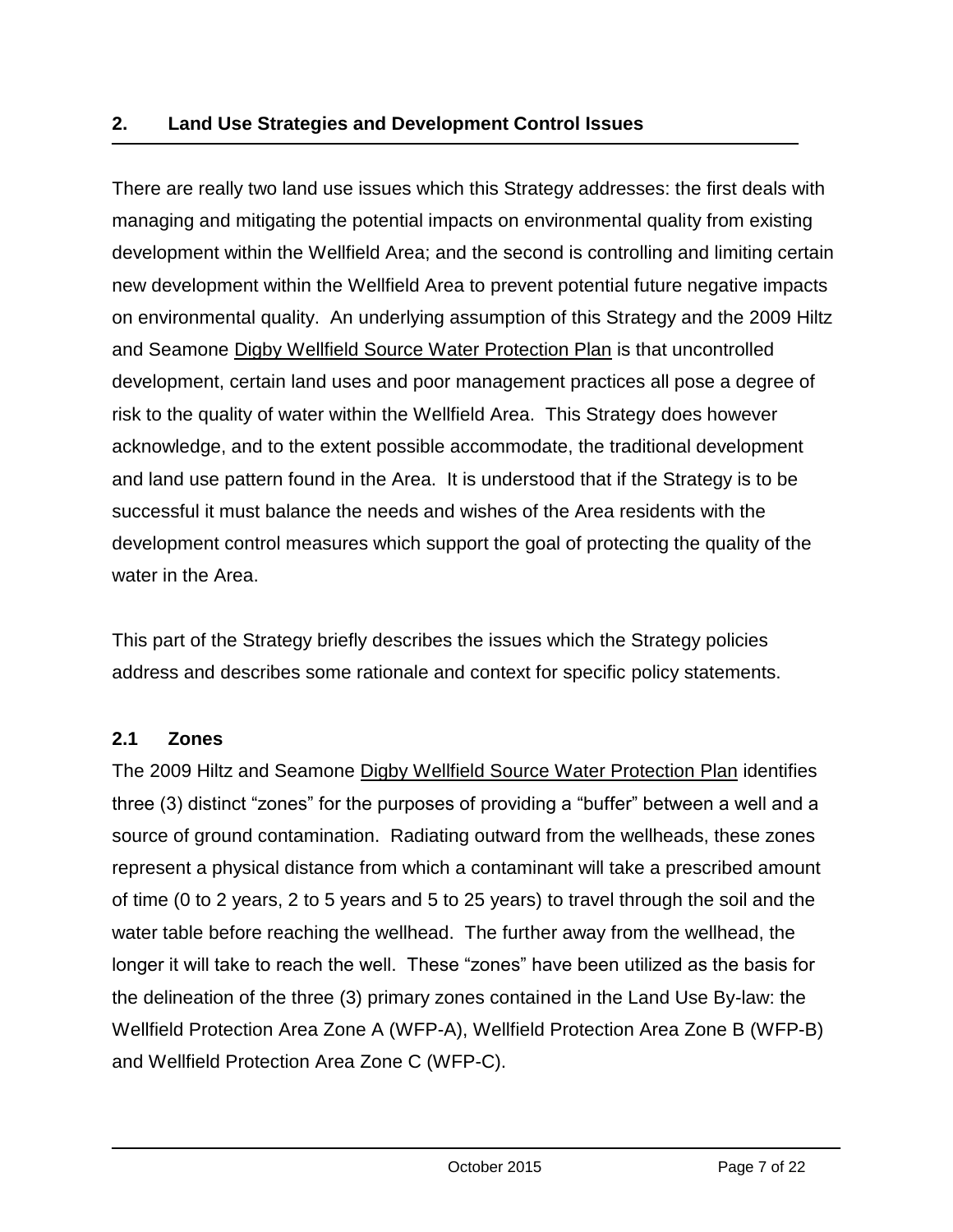In addition to these three zones, the 2001 Digby Wellfield Water Resources Management Plan identified that specific consideration should be granted to lands immediately adjacent to all wellhead, lands included within the VanTassel Lake Watershed and an area which, due to its hydrogeologic character, would likely be the most desirable location for future well development. These areas were provided for in the original Strategy and By-law as the Wellhead Protection (WHP) Zone, the Watershed (WS) Zone and the Wellfield Expansion (WFE) Zone. These three zones have been carried forward from the 2002 Strategy.

Policies LU-1 through LU-9 establishes the overall intent of the Strategy and the manner in which lands within the Area are to be zoned.

#### **2.2 Permitted Uses and Development Standards**

The Strategy serves to promote the existing character and nature of development within the Area while at the same time promoting protection of the water resource. To achieve this balance the range of permitted uses in the most sensitive areas, the Wellhead Protection (WHP) Zone, the Wellfield Expansion (WFE) Zone and the Watershed (WS) Zone, will primarily be limited to uses related to the operation of the Digby Water Commission. Consideration will also be provided for the development of wind energy generation facilities within the Watershed (WS) Zone in light of the opportunities presented for this type of development due to the environmental characteristics of the Van Tassel Lake area and the minimal risk presented to water quality degradation by the nature of such undertakings.

In the remaining area, Wellfield Protection Area Zones A, B and C, which makes up a significant majority of the total Wellfield Protection Area, a broad range of residential, commercial, agricultural and industrial uses consistent with the existing community form are permitted. Some uses which pose too high a risk for contamination of the water resource are prohibited entirely from the Area. Policies LU-10 through LU-13 establishes the range of uses permitted and prohibited in the various zones.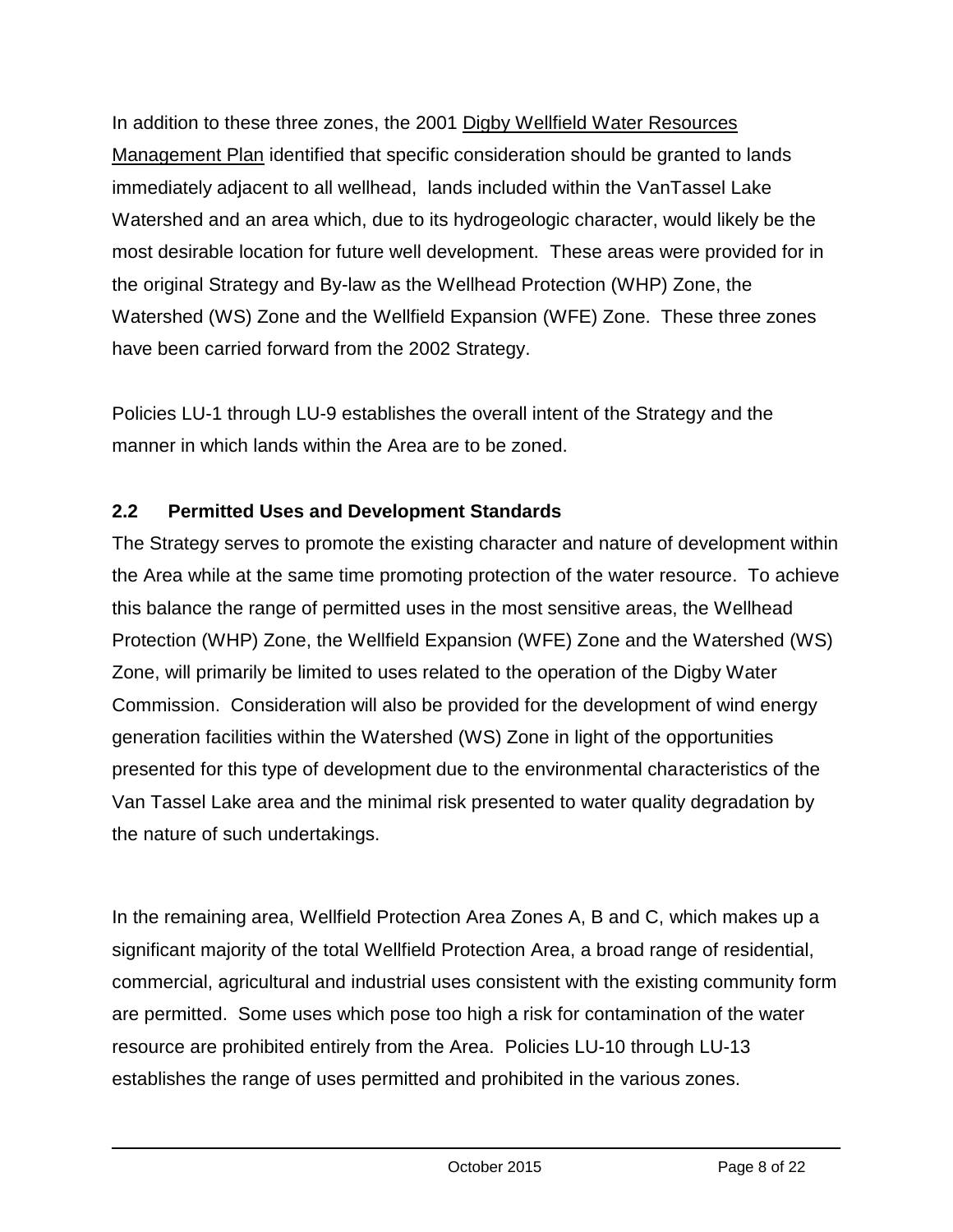In addition to controlling the permitted uses in each zone, the Strategy establishes a framework for detailed development standards for zones and uses. These minimum standards include a requirement for a lot to abut a public or private road or a legal right-of-way, minimum lot frontage and area requirements, the location of buildings on a lot and setbacks from watercourses.

The Strategy also makes specific provisions exempting uses related to the operation of the Digby Water Commission from all minimum development standards which apply to other permitted uses. This degree of flexibility is significant. It is considered appropriate however given the necessity of location of the Commissions physical plant and infrastructure, as well as the fundamental interest which the Council and the Commission share with respect to protection of the Area.

#### **2.3 Municipal Services**

Within the Wellfield Protection Area a limited degree of municipal sewer and water services are available. Along Mt. Pleasant Road municipal sewer and water services generally extend from the Town boundary generally to the Digby Pines Golf Course facility. Some properties in this area are fully serviced while other older properties may still have on-site services. The topography along the Mt. Pleasant Road west of the golf course prohibits gravity sewer service and the transmission main for the water system which extends west to VanTassel Lake is not accessible to local hook-up therefore the balance of development on Mt. Pleasant Road utilizes on-site services.

Municipal water and sewer services are also available on the Lighthouse Road as far north as the Town limits. Sewer has been extended out the Lighthouse Road beyond the Wellfield Protection Area boundary.

Similarly, municipal water and sewer are available along portions of the Digby Neck Road. To the extent possible, development in these areas should be required to connect to municipal systems rather than rely on on-site services.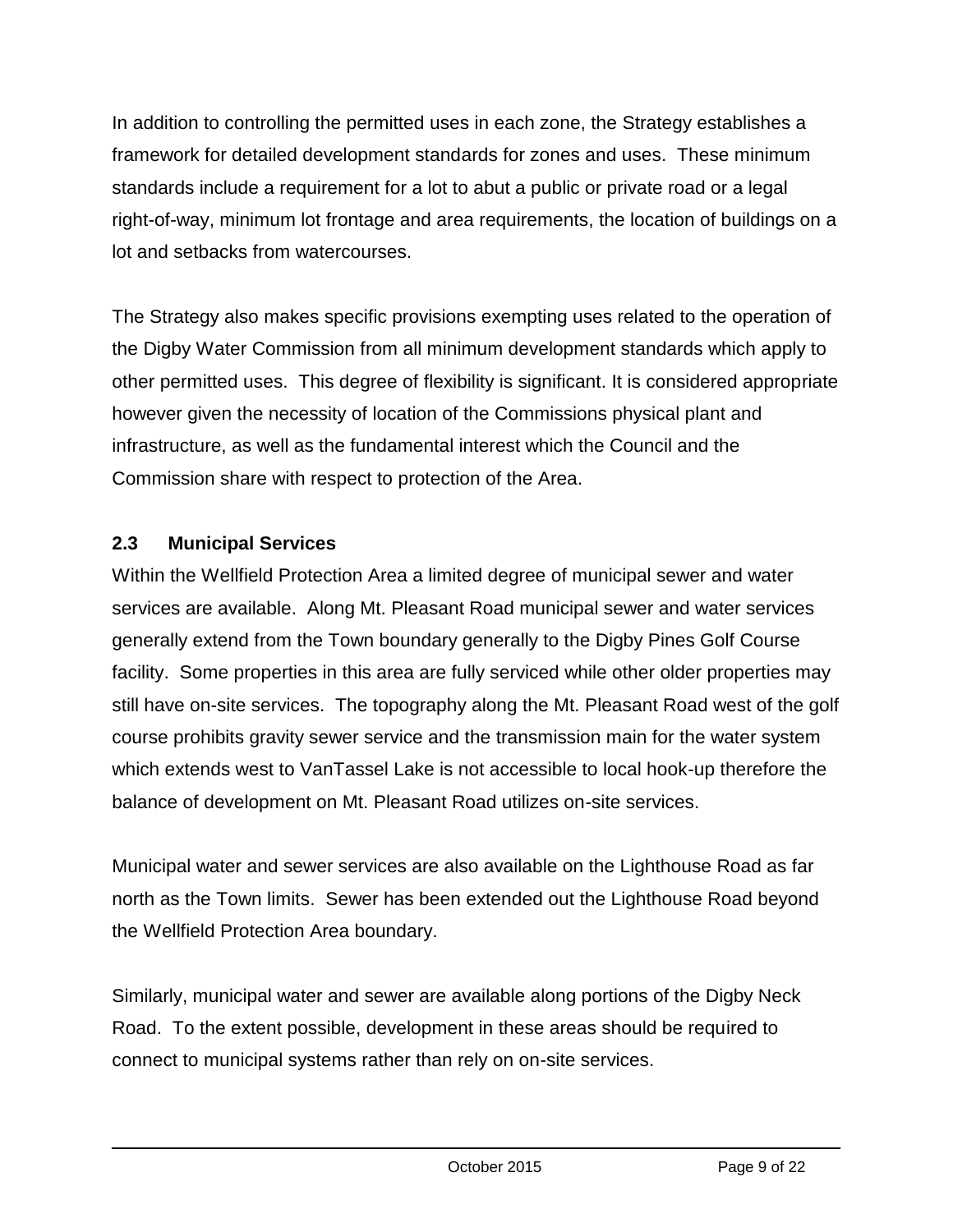This is especially significant in the Digby Neck Road area in light of the commercial and industrial activities located here.

The ability to tie into municipal sewer and water services significantly reduces any potential impacts of development in this area on the groundwater resource and is therefore encouraged through Policies LU-15, LU-16 and LU-16 of this Strategy. Regulatory provisions of Policy LU-16 relating to the subdivision of land will be implemented through the Municipality's Subdivision By-law and requirements for connection to central sewer and water services contained in Policy LU-17 will be implemented through the Municipality's Sewer By-law.

#### **2.4 Amendments to the Strategy and By-law**

The Strategy and By-law cannot foresee all land use or development options which may be considered for lands within the Wellfield Protection Area. Therefore provision is made in the Strategy to consider uses not permitted as-of-right in the Wellfield Protection A, B and C Zones and the Wellfield Expansion (WFE) Zone through the development agreement process. This process requires that before a proposal can be approved, detailed information must be provided concerning the proposal. The Development Agreement process allows for a proposal be assessed against a range of criteria established to ensure that the proposal does not present undue risks of contamination or degradation of the quality of the water resource within the Area. The proposed development is described and is enabled through a legal agreement between the property owner and the Municipality. The legal agreement runs with the land and is binding upon subsequent owners. The agreement can also address a number of issues not otherwise possible within the context of minimum development standards set forth in the Land Use By-law. Policies LU-19 through LU-21 establishes the types of applications which may be considered by development agreement and the criteria to be used in the evaluation of a proposal.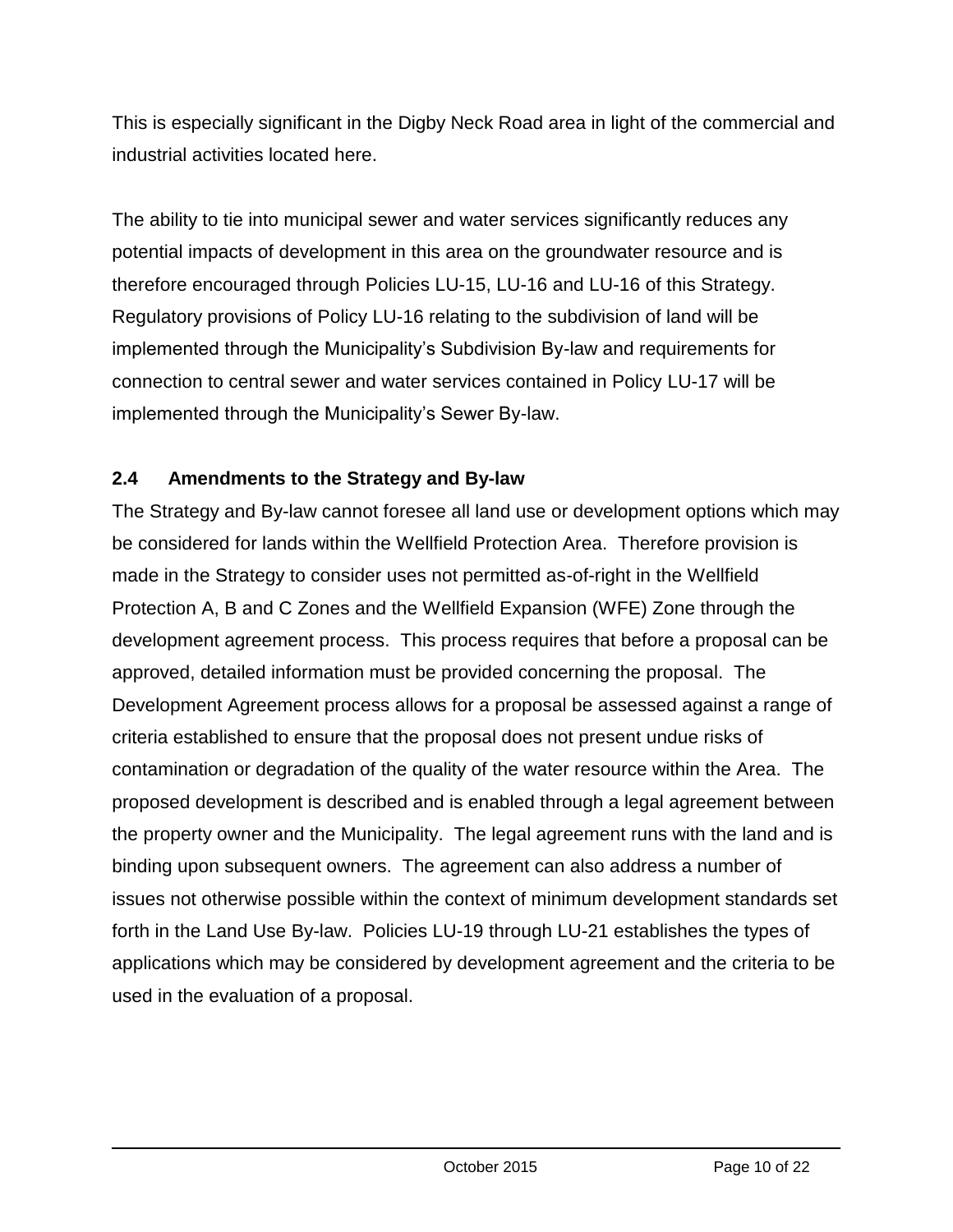During the review process concern was expressed about the potential impact on the Wellfield Area resulting from commercial forestry and tree harvesting activities, and in particular the practice of clear cutting. It is recognized that the MGA does not enable the Municipality to control forestry activity and practices through the Municipal Planning Strategy and Land Use By-law, as they are not considered either a "development" or a "land use" in the context of the Act or these planning documents. Similarly concern was also expressed about the potential impact of quarry and mining activity on hydrologic processes and structures. These activities are also not considered land uses in the context of the Strategy and By-law and therefore they cannot be directly regulated. The Strategy and By-law do however control uses normally associated with quarry and mining including any processing or storage of excavated materials.

The Environment Act establishes a process whereby a water supply area can be designated as a Protected Water Area (PWA). The designation affords a higher level of protection than is enabled through the municipal planning process and the Municipal Government Act. The PWA allows for the control of any activity within the Water Supply Area which may "impair" the quality of the water resource. Within the context of a broadly based water supply management strategy, the designation is intended to work with a variety of regulatory tools including the Municipal Planning Strategy and Land Use By-law. At the time this Strategy was prepared the Joint Planning Advisory Committee did not feel that designation of the water supply area pursuant to the Environment Act was necessary.

The Planning Advisory Committee did consider it important to indicate that the management practices of landowners, while not being matters which can be directly addressed in a Municipal Planning Strategy or Land Use By-law, are very important to the goals and objectives of this Strategy. In particular the management practices of government, large properties such as the Digby Pines golf course and the active agriculture operations within the Area were considered significant.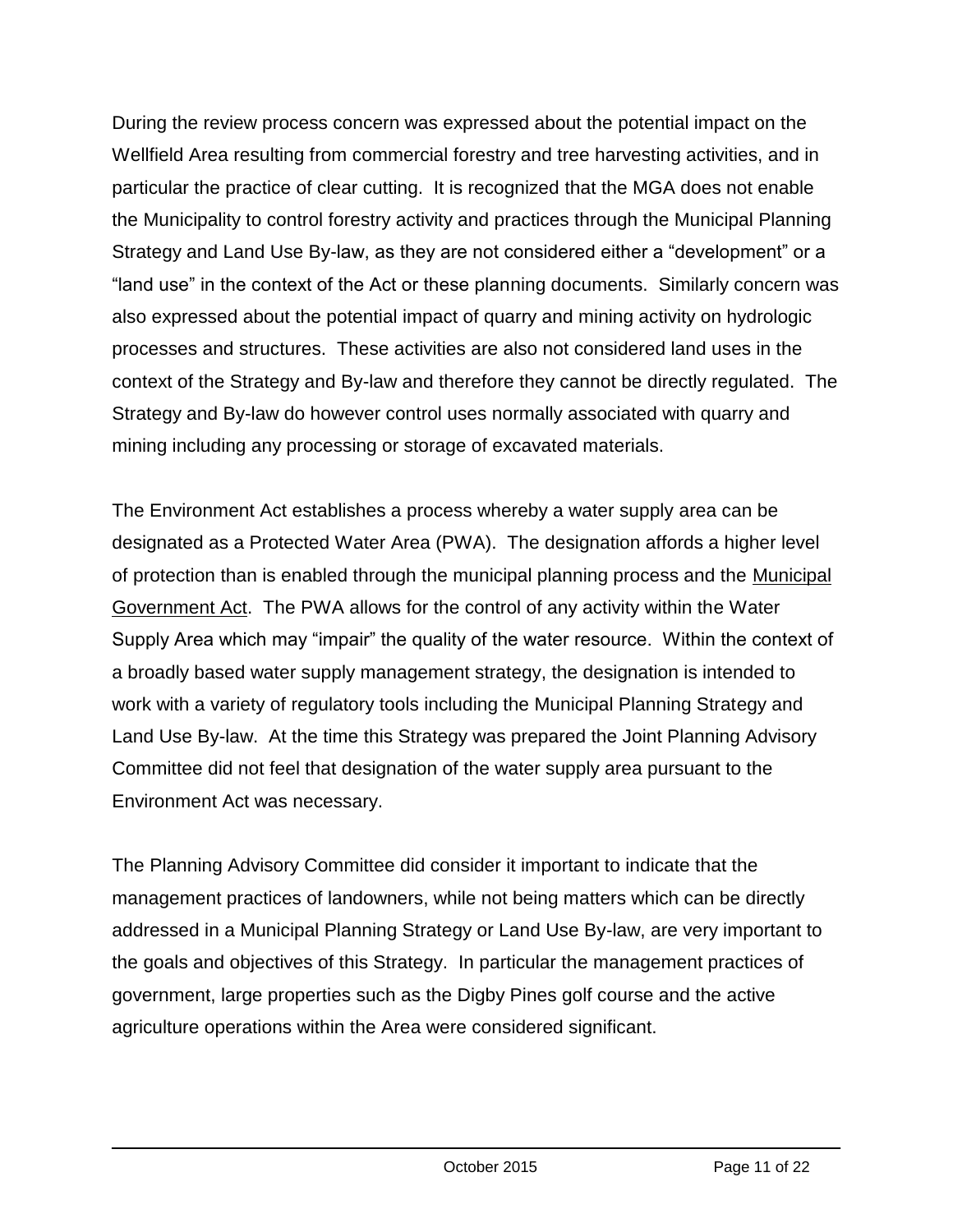It was also acknowledged that the Municipality has the ability to affect control over land use related practices within the Area through other municipal by-laws and regulations including the use of pesticides and solid waste management.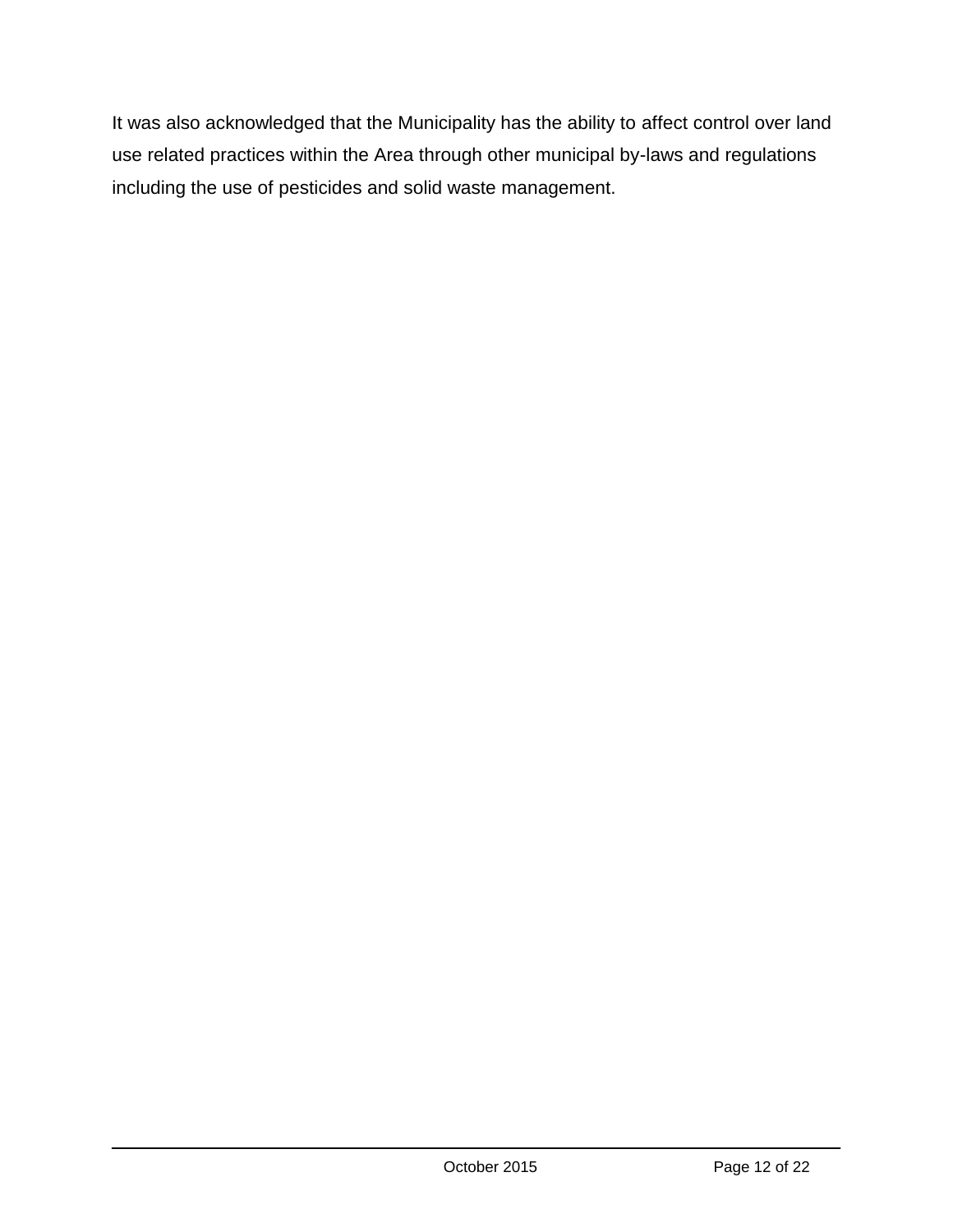The policy statements contained in this Strategy are statements of intent, and while Council is not necessarily obliged to implement and/or carry out any particular activity or undertaking, it is assumed that Council will not act in a manner contrary to a stated policy or policy intent.

#### **Policy LU-1**

It shall be the intention of Council to protect the quality of ground water within the Digby Wellfield Protection Area through the control of land use and development within the Wellfield Protection Area as set forth in this Strategy.

#### **Policy LU-2**

It shall be the intention of Council to designate all lands, with the exception of certain lands proposed to be included within the Conway Area Municipal Planning Strategy and Land Use By-law, identified in the 2009 Hiltz and Seamone Digby Wellfield Source Water Protection Plan as being within the Digby Wellfield catchment and recharge area, as **Wellfield Protection Area.** The **Wellfield Protection Area** is shown on Map 1, Digby Wellfield Protection Area. Only those lands within the **Wellfield Protection Area**  shall be subject to this Strategy and the accompanying Land Use By-law.

#### **Policy LU-3**

It shall be the intention of Council to develop a public information and education program for the Digby Wellfield Protection Area which will promote awareness of the issues surrounding protection, management and conservation of the water resource. The program will include but not be limited to signage, public notification, technical information and "best practices" statements focused on impacts from land uses on water quality.

The program will also address operation and maintenance procedures for government undertakings within the area including but not limited to seasonal road maintenance,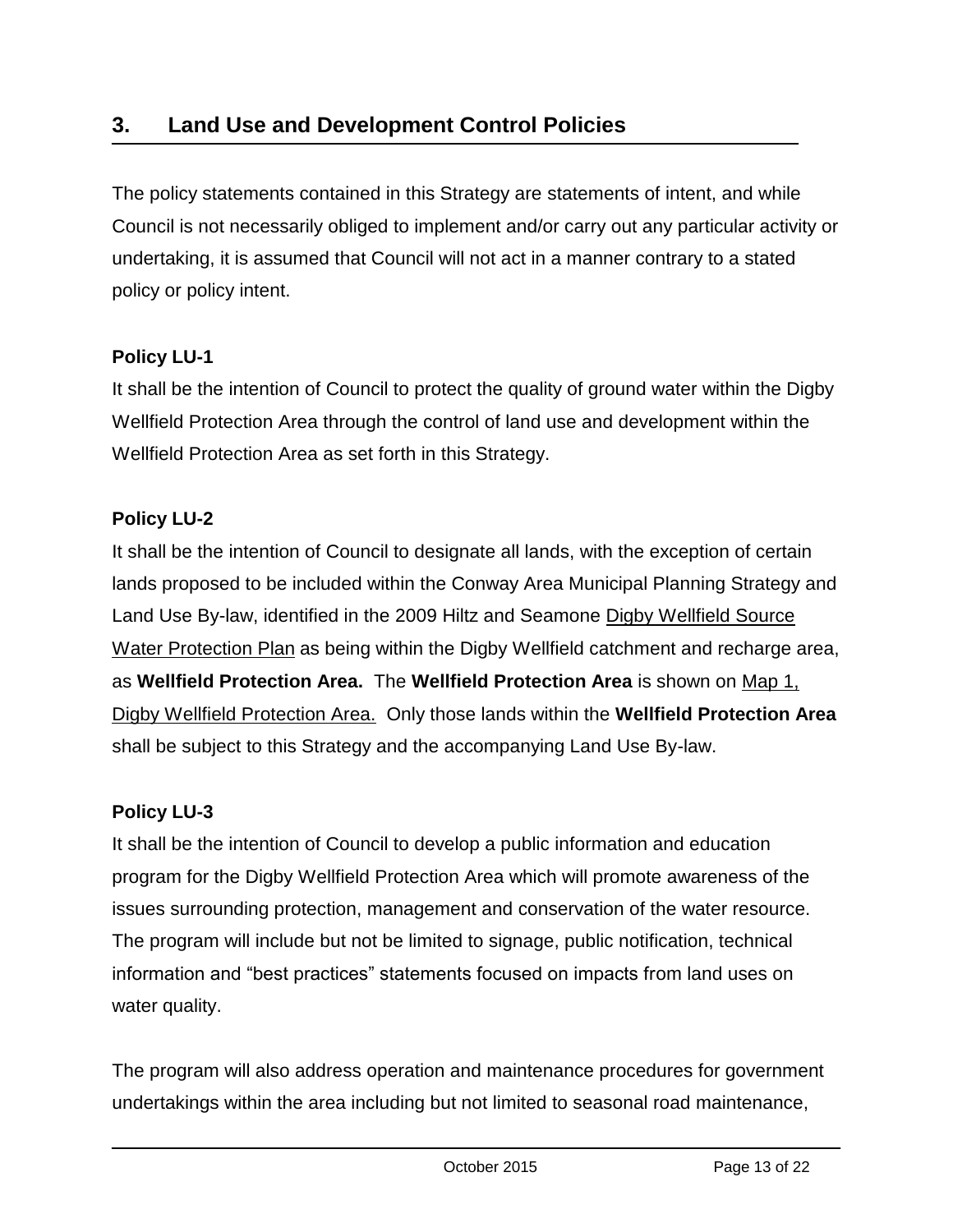pesticide use, forestry practices, fencing and protective measures for wellhead area including property acquisition where appropriate and/or feasible and enforcement of existing municipal and provincial regulations relating to environmental controls.

#### **Policy LU-4**

It shall be the intention of Council to establish in the Land Use By-law six (6) zones, the **Wellhead Protection (WHP) Zone**, the **Wellfield Protection Zone A (WFP-A)**, the **Wellfield Protection Zone B (WFP-B),** the **Wellfield Protection Zone C (WFP-C),** the **Watershed (WS) Zone** and the **Wellfield Expansion (WFE) Zone**.

#### **Policy LU-5**

It shall be the intention of Council that, within the Wellfield Protection Area, all lands located within a 76.2 meter (250 feet) radius of a wellhead shall be zoned **Wellhead Protection (WHP)**.

#### **Policy LU-6**

It shall be the intention of Council that, within the Wellfield Protection Area, all lands with a contaminant transmissivity delay rating to the wellheads of between 0 and two (2) years, as identified in the Hiltz and Seamone Digby Wellfield Source Water Protection Plan , shall be zoned **Wellfield Protection Zone A (WFP-A)**.

#### **Policy LU-7**

It shall be the intention of Council that, within the Wellfield Protection Area, all lands with a contaminant transmissivity delay rating to the wellheads of between two (2) and five (5) years, as identified in the Hiltz and Seamone Digby Wellfield Source Water Protection Plan , shall be zoned **Wellfield Protection Zone B (WFP-B)**.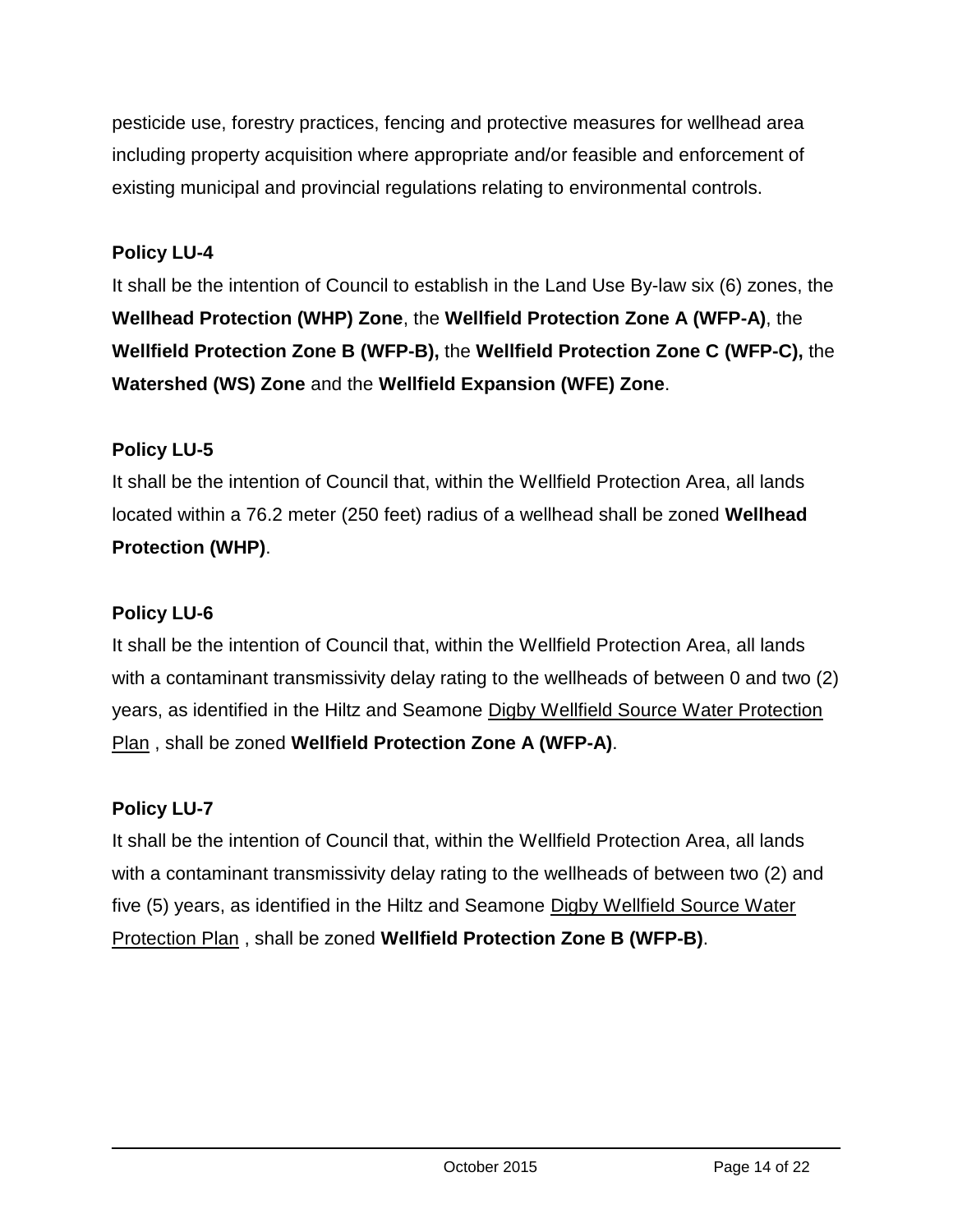It shall be the intention of Council that, within the Wellfield Protection Area, all lands with a contaminant transmissivity delay rating to the wellheads of between five (5) and twenty-five (25) years, as identified in the Hiltz and Seamone Digby Wellfield Source Water Protection Plan , shall be zoned **Wellfield Protection Zone C (WFP-C)**.

#### **Policy LU-9**

It shall be the intention of Council that, within the Wellfield Protection Area, all lands located within the VanTassel Lake Watershed, as identified in the Hiltz and Seamone 2001Digby Wellfield Water Resource Management Plan, shall be zoned **Watershed (WS)**.

#### **Policy LU-10**

It shall be the intention of Council that, within the Wellfield Protection Area, lands being suitable by means of their soil and geologic characteristics for future well development, as identified in the Hiltz and Seamone 2001 Digby Wellfield Water Resource Management Plan, shall be zoned **Wellfield Expansion (WFE)**.

#### **Policy LU-11**

It shall be the intention of Council to limit the range of permitted land uses within the **Wellhead Protection (WHP) Zone**, the **Wellfield Expansion (WFE) Zone** and the **Watershed (WS) Zone** primarily to all activities relating to the operation of the Digby Water Commission and in addition that wind energy generation facilities shall also be permitted in the **Watershed (WS) Zone**.

#### **Policy LU-12**

It shall be the intention of Council to establish in the Land Use By-law a range of permitted uses in the **Wellfield Protection Zone A (WFP-A), Wellfield Protection Zone B (WFP-B) and Wellfield Protection Zone C (WFP-C)** which promote the existing rural low-density character of the area and which do not pose a significant risk to maintaining the quality of the water resource.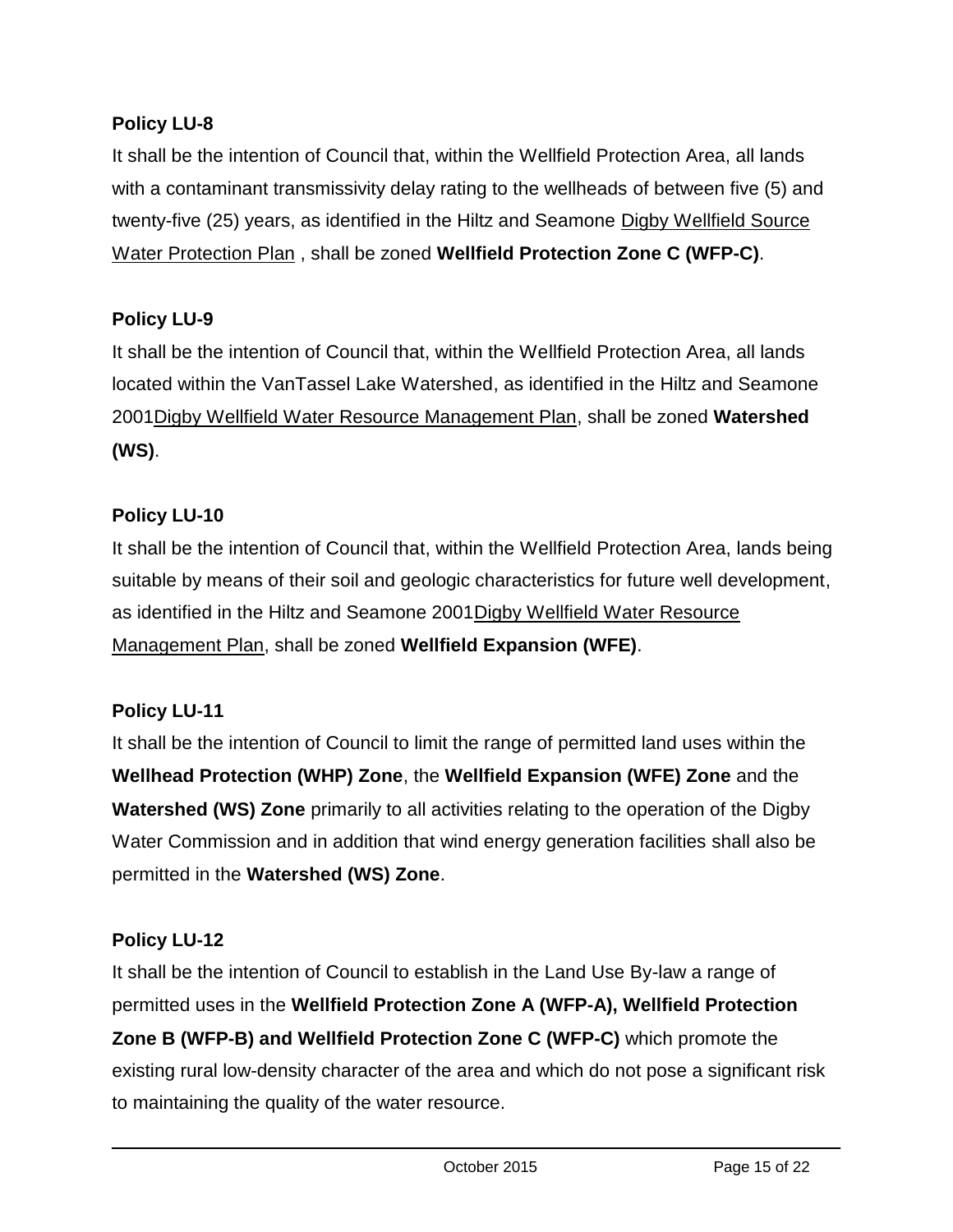Permitted uses will generally include, but not be restricted to residential dwellings, business and commercial uses, activities relating to the operation of the Digby Water Commission, industrial uses excluding uses prohibited pursuant to Policy LU-13, agricultural uses excluding intensive livestock activities and forestry uses excluding processing of wood fiber.

#### **Policy LU-13**

It shall be the intention of Council that, notwithstanding Policy LU-12 (Permitted uses in the Wellfield Protection Zone A (WFP-A), Wellfield Protection Zone B (WFP-B) and Wellfield Protection Zone C (WFP-C)), certain uses by their nature pose too great a risk to the quality of the Wellfield Protection Area water resource and therefore shall be prohibited in any zone. These uses include: automobile services stations; laundry and dry cleaning establishments; bulk oil and fuel storage facilities; ready mix concrete and asphalt paving plants; intensive livestock operations; storage and processing of any materials extracted from gravel pits, quarries and any related extractive activity; auto repair shops; and scrap and salvage yards or any like use which has associated with it the use and/or storage of toxic materials or substances.

#### **Policy LU-14**

It shall be the intention of Council that in the **Wellfield Protection Zone A (WFP-A), Wellfield Protection Zone B (WFP-B) and Wellfield Protection Zone C (WFP-C)** that minimum development standards shall be established which serve to protect the rural character of the area and the hydrogeologic processes within the Wellfield Protection Area. Minimum standards shall include, but not be restricted to: large minimum lot size and lot frontage; minimum yard set backs; minimum set backs from watercourses; and restrictions on the keeping of livestock and animals.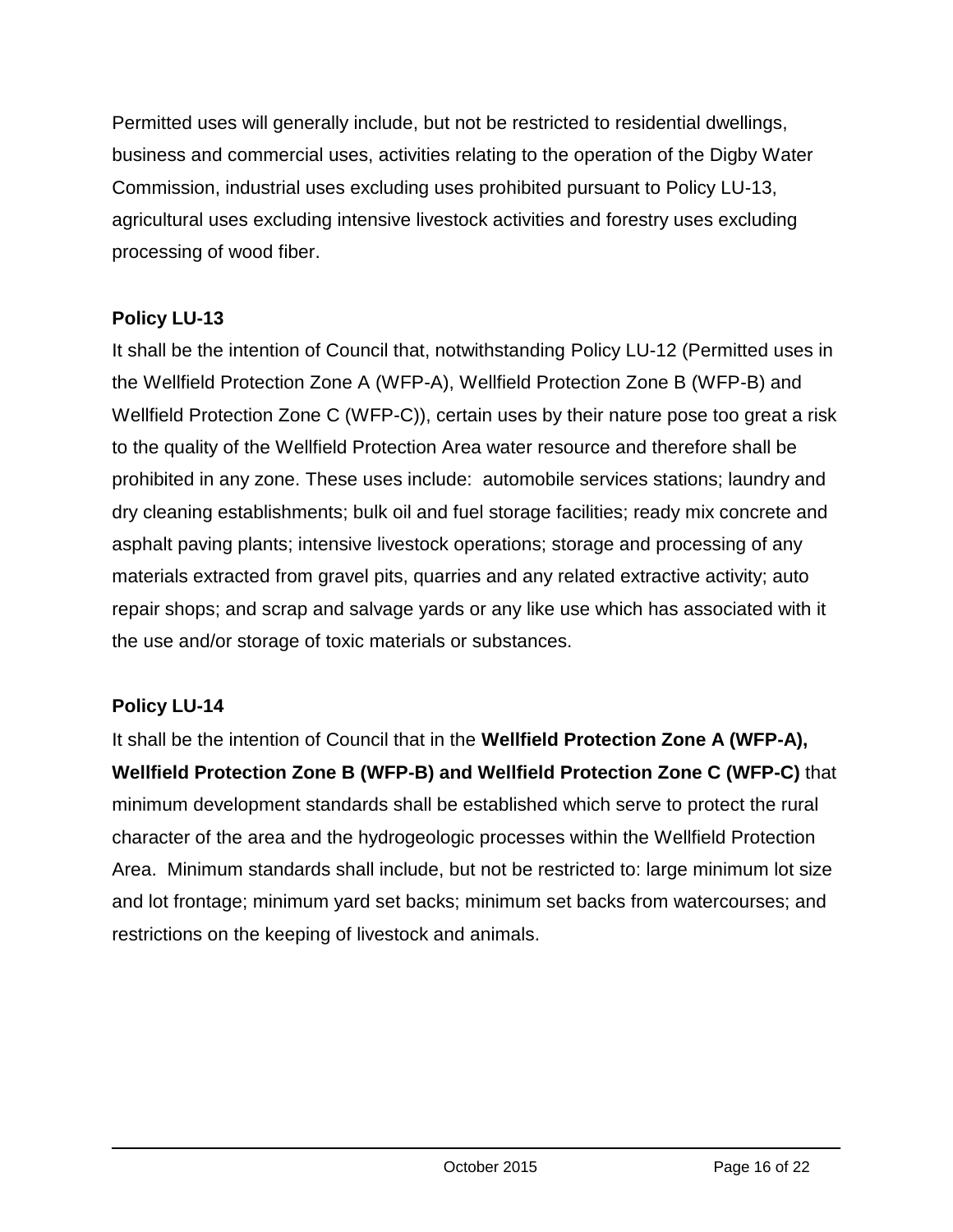It shall be the intention of Council that, with the exception of all uses and activities relating to the operation of the Digby Water Commission, all development within the Wellfield Protection Area shall abut a public road, a private road or a registered right-of-way.

#### **Policy LU-16**

It shall be the intention of Council to regulate the rate of development within the unserviced portions of the Wellfield Protection Area which require on-site septic and domestic wells by limiting the total number of lots to be approved within a single subdivision to ten (10) on an annual basis. Subdivision serviced with municipal water and sewer shall be exempt from this restriction. This provision shall be implemented through the Subdivision By-law

#### **Policy LU-17**

It shall be the intention of Council to require all new development located on a lot located within 91.4 metres (300 feet) of the municipal sewer and/or the municipal water system to connect to the system. This provision shall be implemented through the Sewer By-law.

#### **Policy LU-18**

It shall be the intention of Council to exempt activities relating to the operation of the Digby Water Commission from all minimum development standards as set forth in the Land Use By-law.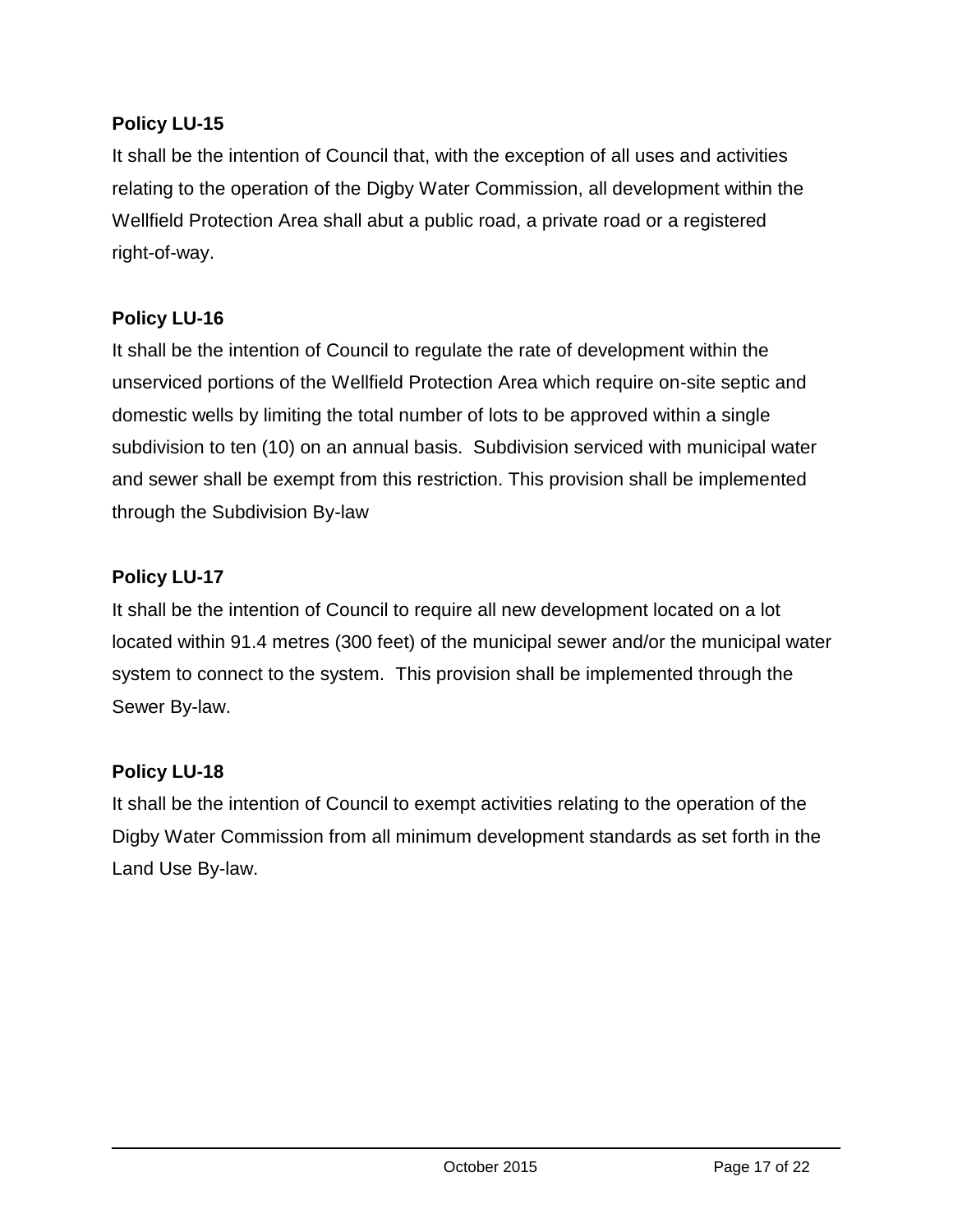It shall be the intention of Council to consider development proposals for: uses not permitted as-of-right within the **Wellfield Protection Zone A (WFP-A), Wellfield Protection Zone B (WFP-B) and Wellfield Protection Zone C (WFP-C)** other than those prohibited in any zone pursuant to Policy LU-13**;** and the keeping of a type and/or number of animal units within the beyond the limits established in the Land Use By-law only by Development Agreement and subject to the provisions contained in Policy LU-20.

#### **Policy LU-20**

It shall be the intention of Council, notwithstanding Policy LU-12, Policy LU-13 and Policy LU-19, to consider amendments to the text of the Land Use By-law and in considering a proposed amendment Council shall generally consider whether or not the proposed amendment conforms with the intent of this Strategy, and specifically consider whether or not the proposal conforms with the provisions contained in Policy LU-21 B through H inclusive.

#### **Policy LU-21**

It shall be the intention of Council when evaluating a proposal pursuant to Policy LU-18 and Policy LU-20 to consider the following criteria:

- A. the submission of a site plan showing the following:
	- i. Physical characteristics of the proposed site including lot dimensions, topography, contours, elevations, natural drainage features, existing watercourses and shorelines, existing vegetation and any existing structures;
	- ii. Adjacent roads and rights-of-way;
	- iii. Proposed location and use of all buildings or structures;
	- iv. Proposed roads, rights-of-way, driveways, parking areas, loading areas or outdoor facilities.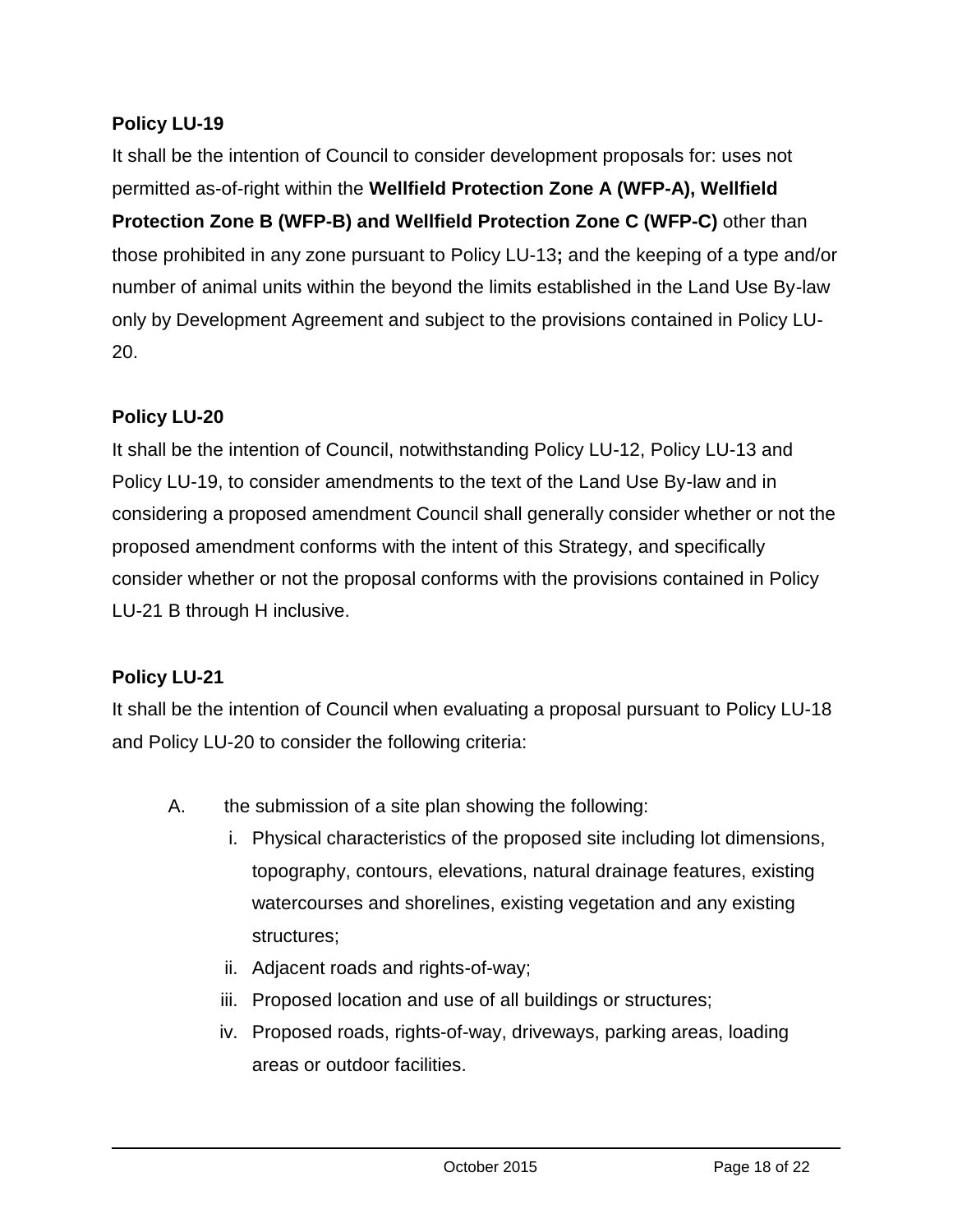- B. that the proposal complies with the minimum lot size, minimum set backs from watercourses and minimum vegetative buffers from watercourses as established in the Land Use By-law;
- C. that the proposal conforms with the intent and terms of this Strategy and other applicable Municipal by-laws and regulations;
- D. the financial ability of the Municipality to absorb any cost related to the development;
- E. that the proposed development would not have a negative impact or effect on any watercourse or other natural feature through erosion and sedimentation;
- F. the suitability of the proposed site in terms of topography, soils, drainage, geological condition and other physical characteristics;
- G. the adequacy of adjacent or proposed roads to manage traffic into, departing from and within the site;
- H. that the proposal will not, by way of emission of odour, dust toxic substances, smoke or noise or vibration disrupt or detrimentally affect abutting or near by land uses;
- I. be a use characterized by producing wastes that can contaminate soils, watercourses or water bodies.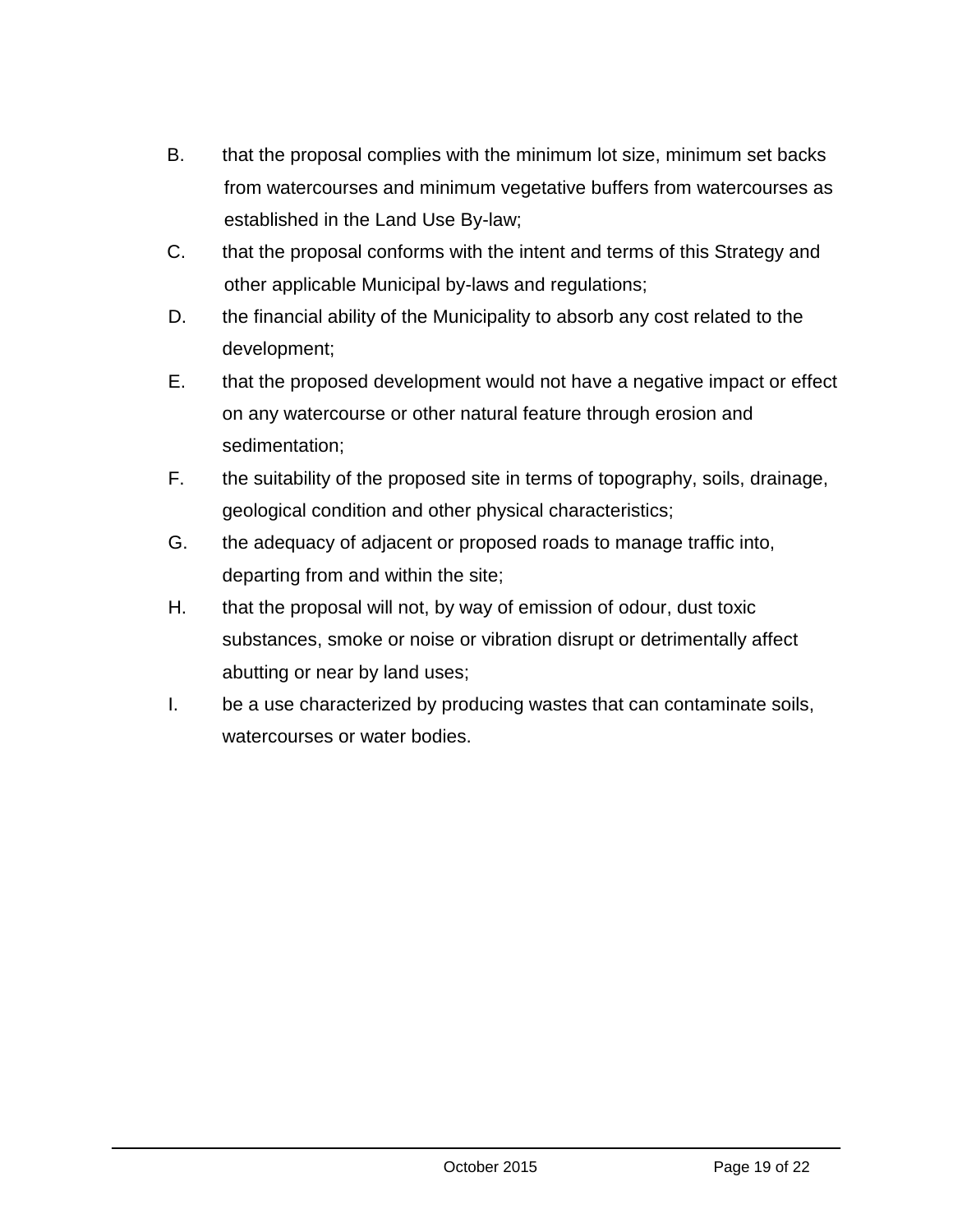It shall be the intention of Council that a development agreement prepared pursuant to Policy LU-19 shall contain some or all of the following terms and conditions as Council may deem appropriate:

- A. the specific use of land and/or use, size and location of the structure or structures to be constructed if new or to be used or expanded if existing;
- B. provisions for adequate buffering to screen the development from any abutting conflicting land uses;
- C. time limits for the initiation of construction;
- D. permitted hours of operation;
- E. the conditions upon which the agreement may be discharged;
- F. all other matters enabled by the Municipal Government Act.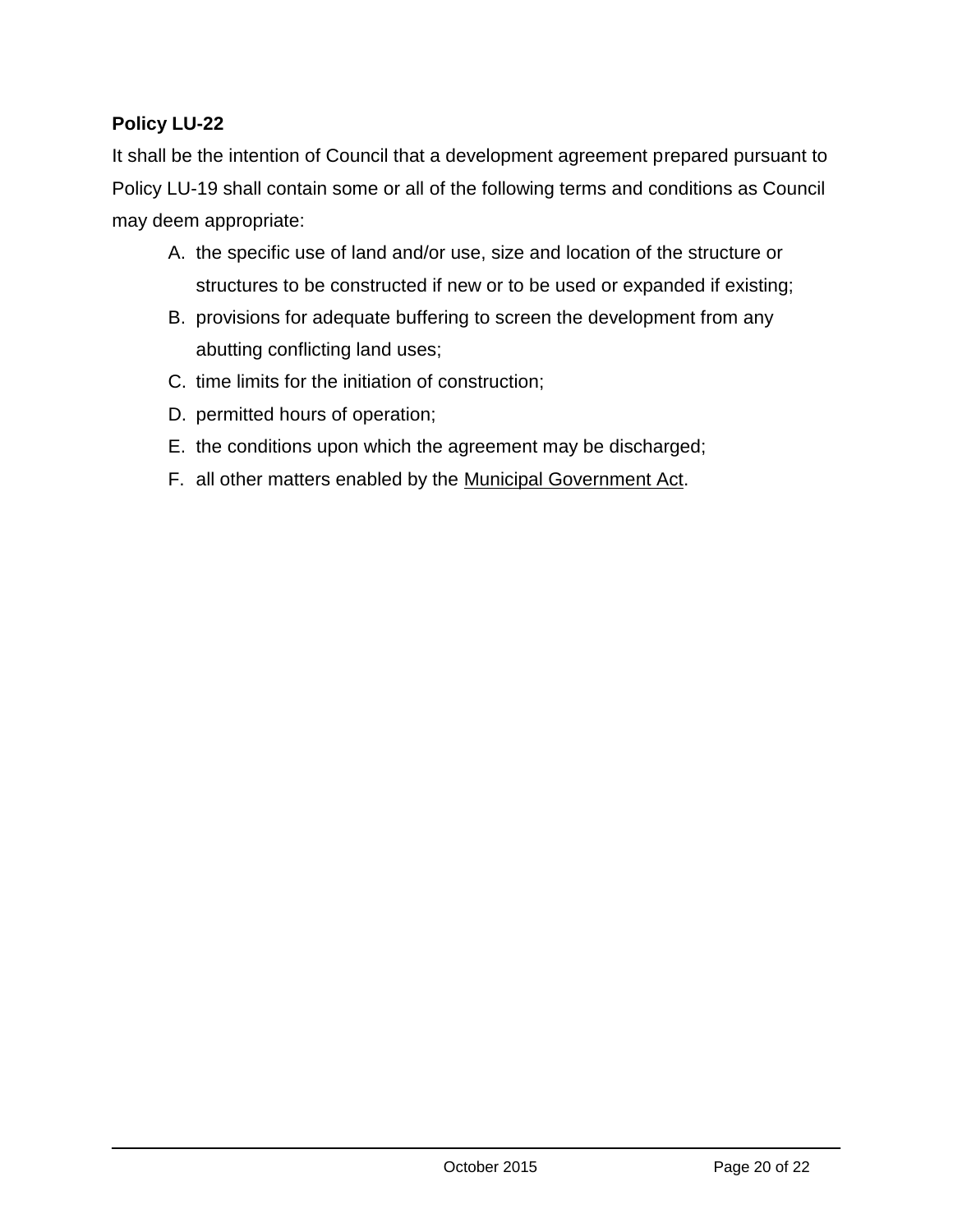#### **4. Implementation and Administration Provisions**

This section of the Strategy identifies the structures and processes which will guide the ongoing administration of the Digby Wellfield Protection Area Municipal Planning Strategy and Land Use By-law. These policies are established to conform with legislative requirement, to support the legal framework of the Strategy and By-law, to address a number of general issues not included in the land use and development control provisions of the Strategy and to provide for consistent administration of the Strategy and By-law.

#### **Implementation and Administration Policies**

#### **Policy I-1**

It shall be the intention of Council that all the sections of this Strategy, all appendices and all maps attached here to constitute the Digby Wellfield Protection Area Municipal Planning Strategy and that it shall be the primary policy document providing the framework for the control of land use and development within the designated Wellfield Protection Area.

#### **Policy I-2**

It shall be the intention of Council that the land use and development control provisions of this Strategy shall be implemented through the Digby Wellfield Protection Area Land Use By-law and that all sections, appendices and maps contained in the By-law shall constitute the Digby Wellfield Protection Area Land Use By-law.

#### **Policy I-3**

It shall be the intention of Council to designate a Development Officer to administer the Digby Wellfield Protection Area Land Use By-law and the Development Officer shall be responsible to issue or deny applications for development permits in accordance with the terms of the Strategy and By-law.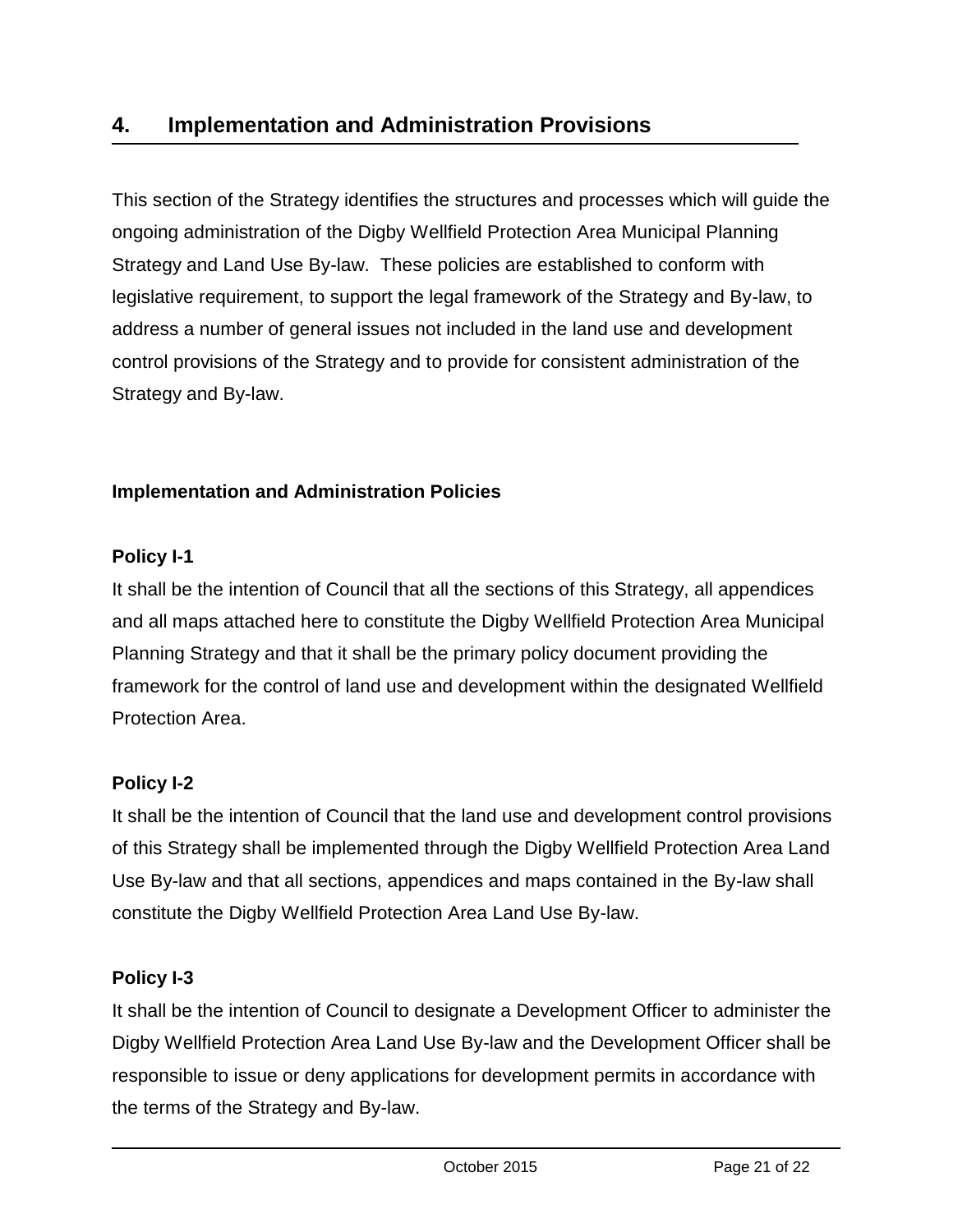#### **Policy I-4**

It shall be the intention of Council that its Planning Advisory Committee assist in ongoing monitoring and planning processes as may be deemed necessary by Council from time to time.

#### **Policy I-5**

It shall be the intention of Council that an amendment to this Strategy shall be required where any policy is to be changed or where necessary to avoid conflict with any Statements of Provincial Interest or any other relevant Provincial statute or regulation.

#### **Policy I-6**

It shall be the intention of Council to administer the provisions of the Provincial Subdivision Regulations as the Subdivision By-law for the Municipality.

#### **Policy I-7**

It shall be the intention of Council to administer provisions for the regulation of Variance pursuant to Sections 235(1), 236 and 237 of the Municipal Government Act.

#### **Policy I-8**

It shall be the intention of Council to administer the provisions for the regulation of Nonconforming structures or use of land pursuant to Sections 238, 239, and 240 of the Municipal Government Act.